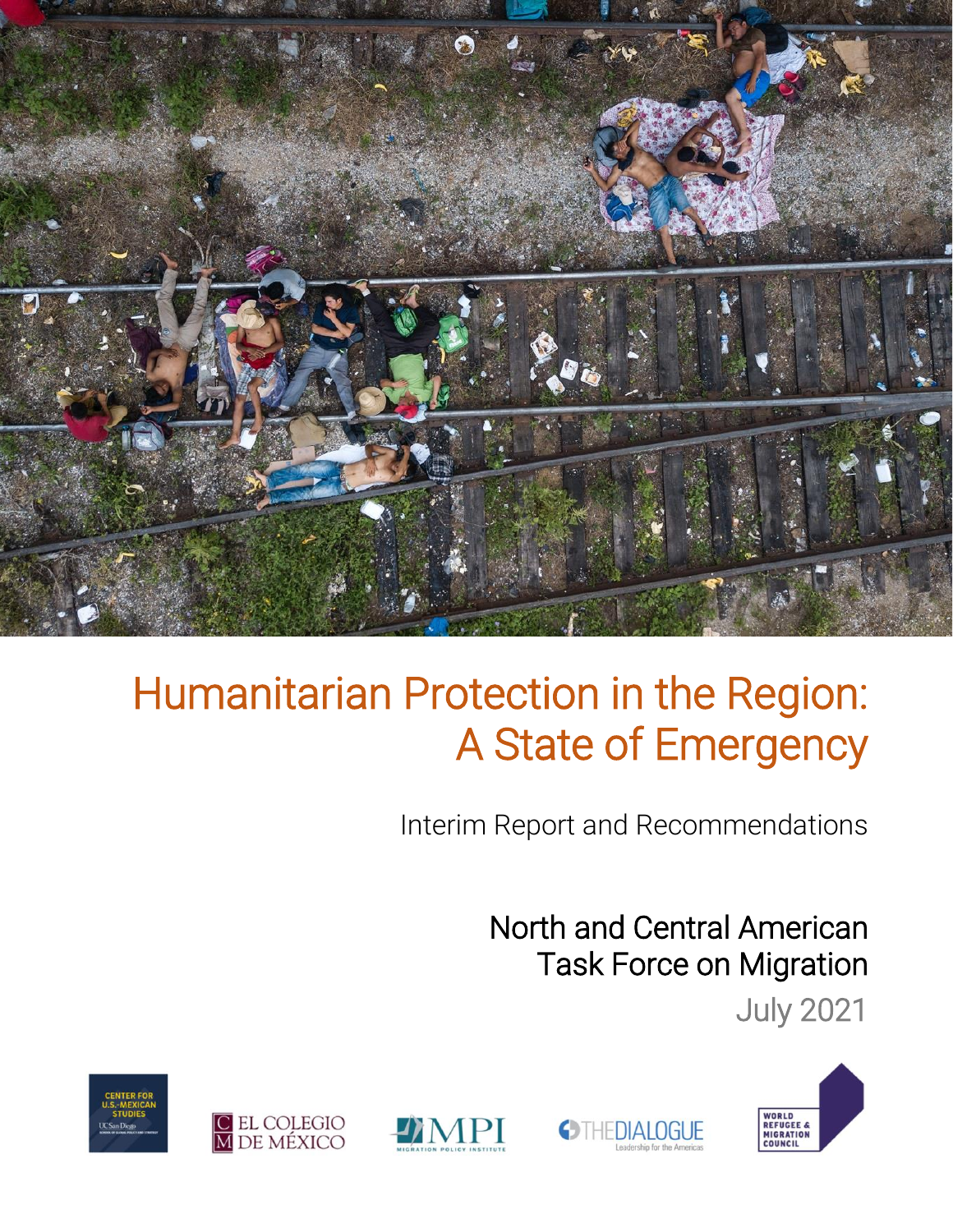North and Central American Task Force on Migration

#### The North and Central American Task Force on

Migration is a non-governmental forum of academics, civil society and business leaders, and former policymakers in dialogue with current government officials created to facilitate a broadly driven solution dialogue among the countries involved in the crisis of migration and forced displacement in the region. Initiated by the World Refugee & Migration Council with the Center for U.S.-Mexican Studies, El Colegio de México, the Migration Policy Institute and the Inter-American Dialogue, the task force will issue concrete recommendations for collective, regional action based on evidentiary research to promote responsibility sharing across North and Central America. This report is part of the Task Force's series of interim reports on the following topics available at [wrmcouncil.org/TaskForce:](https://wrmcouncil.org/taskforce)

#### Task Force Co-chairs

- Secretary Madeleine Albright, former US Secretary of State; Honorary Chair, World Refugee & Migration Council
- Honourable Lloyd Axworthy, Chair, World Refugee & Migration Council, former Canadian Minister of Foreign Affairs
- Lic. Mayu Brizuela de Avila, former Minister of Foreign Affairs, El Salvador
- Dr. Julieta Castellanos, Former Rector, National Autonomous University of Honduras

#### Task Force Members

- Pedro Barquero, President, Chamber of Commerce and Industries of Cortés
- **Jennifer Bond**, Founder & Managing Director, University of Ottawa Refugee Hub; Chair, Global Refugee Sponsorship Initiative
- Allert Brown-Gort, Visiting Professor of International Relations, Autonomous Tech. Institute of Mexico
- Noah Bullock, Executive Director, Cristosal
- Father Juan Luis Carbajal Tejeda, Executive Secretary, Pastoral de Movilidad Humana
- José Miguel Cruz, Director of Research, Florida International University, Kimberly Green Latin American and Caribbean Center
- Karla Cueva, Former Minister of Human Rights, Honduras
- Diego de Sola, Co-Founder and Board Member, Glasswing
- Katharine Donato, Director, Institute for the Study of International Migration, Georgetown University
- Jonathan Fanton, Special Adviser, World Refugee & Migration Council
- Fay Faraday, Canadian social justice lawyer
- Rafael Fernández de Castro, Director, Center for U.S.- Mexican Studies
- Elizabeth Ferris, Professor, Georgetown University, and Vice President of Research, World Refugee & Migration Council
- Jayne Fleming, Director of International Refugee Protection Programs, Reed Smith LLP, and International Director, Lamp Lifeboat Ladder
- **EXTERGHTM** Humanitarian protection in the region, particularly for women and children who are at greatest risk, including addressing needs of internally displaced persons and building asylum/reception capacity in Central America and Mexico.
- Co-responsibility and cooperation for managing migration, focusing on enhancing regional approaches to migration in the region.
- **.** Institutional frameworks and domestic political considerations, including rule of law, governance, corruption and accountability.
- **Investment in long-term development to address violence** and gangs, poverty and inequality, and the impacts of climate change.
- **EXTENGTHERICAL STATE STATE IS STATE:** Strengthening regular pathways for migration as an alternative to irregular migration, including private sponsorship, family reunification and labor migration.
- Fr. Leonir Chiarello, Superior General, Congregation of the Missionaries of Saint Charles (Scalabrinians)
- President Laura Chinchilla, former President of Costa Rica
- Dr. Silvia Giorguli Saucedo, President, El Colegio de México
- Cardinal Álvaro Ramazzini, Bishop of Huehuetenango, Guatemala
- **Fen Osler Hampson**, President, World Refugee & Migration Council
- Gina Kawas, Vidanta-Wilson Center Fellow

Doris Meissner, Senior Fellow and Director, U.S. Immigration Policy Program, Migration Policy Institute

- Helena Olea, Associate Director for Programs, Alianza Americas
- Salvador Paiz, Director, Foundation for the Development of Guatemala (FUNDESA)

Patricia Perez-Coutts, Chair of the Board, Cuso International Guillermo E. Rishchynski, former Canadian Ambassador and Board of Directors, Canadian Council for the Americas

- Allan Rock, President Emeritus and Professor of Law, Univ, of Ottawa; former Canadian Ambassador to United Nations
- Emilio Romano, CEO, Bank of America Mexico
- Ana Mercedes Saiz, Executive Director, Sin Fronteras
- Andrew Selee, President, Migration Policy Institute
- Michael Shifter, President, Inter-American Dialogue Eduardo Stein Barillas, former Vice President of Guatemala and Minister of Foreign Affairs
- **Brian Stevenson**, President and CEO, University Partnerships North America, Navitas

Irma A. Velásquez Nimatuj, Visiting Professor, Stanford Univ.

Beatriz Zepeda, Professor and Researcher, Centro de Estudios Internacionales, El Colegio de México and Former Director of FLACSO-Guatemala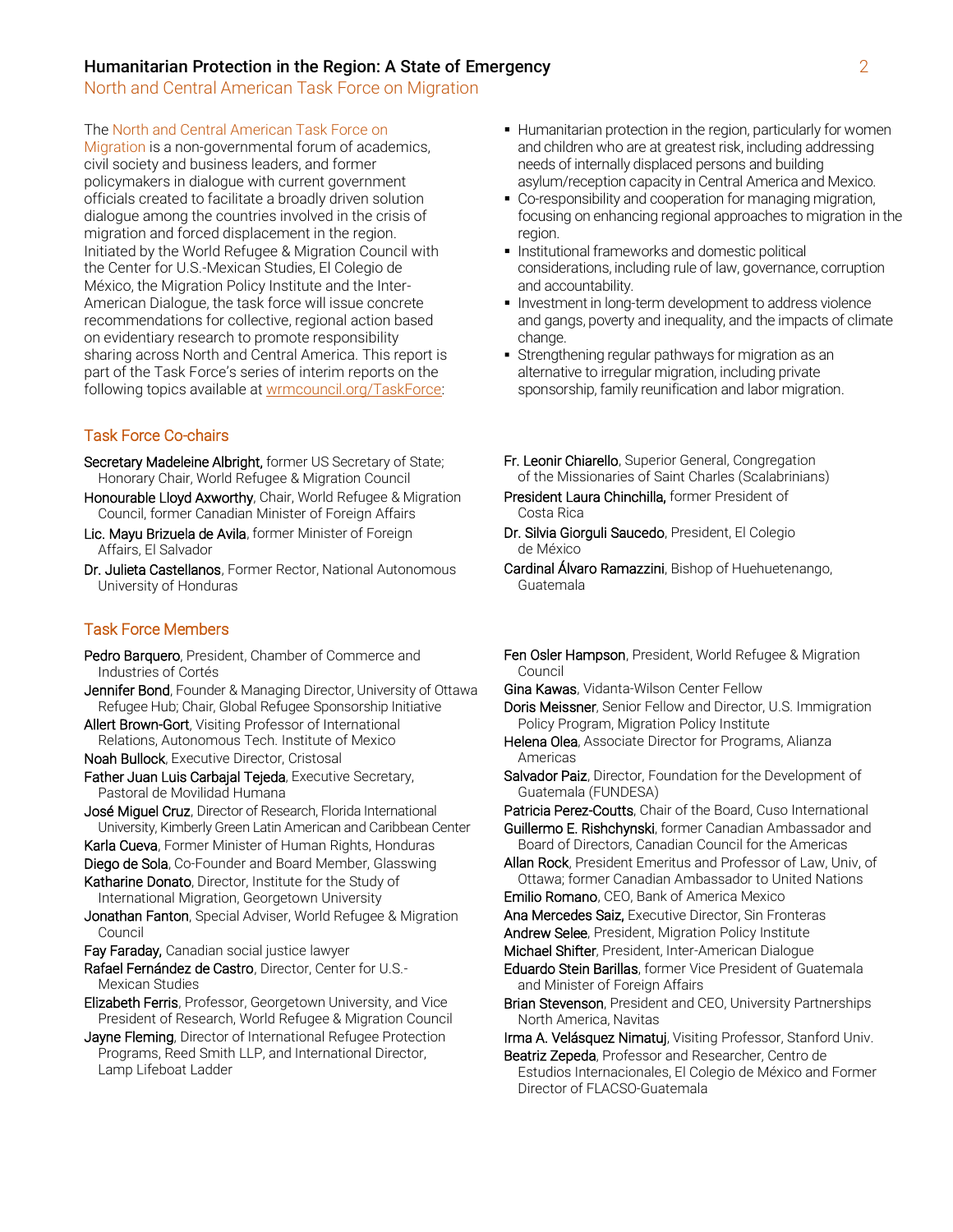# Executive Summary

The North and Central American Task Force on Migration was established to provide bold ideas for a comprehensive approach to Central American migration within a broader regional context. While much of the Task Force's work will focus on deeper causes of migration, including economic and environmental drivers, the urgency of protection needs in the region, exacerbated by the COVID-19 pandemic and back-to-back hurricanes, has led us to consider humanitarian protection in the region as our first issue. We suggest a layered, point-to-point approach to providing protection in the region working to increase the protection of people in their own communities, when they are displaced within their countries, when transiting through other countries and when they seek protection in neighboring countries.

While it is the responsibility of governments to protect their citizens, when they are unable or unwilling to do so, civil society plays a central role in protecting people at risk and providing needed assistance. The Task Force affirms that civil society is indispensable to addressing these issues and we urge governments to recognize their strengths as an expression of democratic governance.

In looking at humanitarian protection in the region, we focused on four dimensions, providing recommendations in each of these areas for governments, civil society and international actors.

Protection of women, children and other groups at greatest risk in Central America and Mexico. Given the high levels of threats against women and children, we call for the development of a Central American women's consortium to take the lead in developing strategies and implementing programs to support women and children. We call on governments and civil society to take additional actions to protect women and children, including the

immediate deployment of regional observer missions on child protection.

- **•** Greater attention to internal displacement. While cross-border migrants receive considerable attention, internally displaced persons (IDPs) are almost invisible and we call on governments in the region to develop and implement policies to protect and support IDPs and on international actors to protect and support civil society organizations working with IDPs and other victims of violence.
- **EXECTE:** Strengthening asylum laws and capacity throughout the region. We call on all governments in the region to review and update their laws and regulations on asylum and to support those offices with necessary staffing and funding. We urge the US and Canadian governments to immediately make exceptions to existing COVID-related policies in order for asylum-seekers to enter their territories. Refugee-led and civil society organizations must be included in policymaking processes on asylum.
- **Protecting migrants in transit.** Given the danger of the journeys, we call on governments of all countries through which migrants transit to take every possible step to ensure their safety (including access to COVID-19 vaccines) and urge continued support of civil society efforts to protect migrants en route.

Protecting people in the region is one step that can and should be taken now. Addressing the longer-term issues of poverty, governance, gangs, environmental change, corruption are all essential to reducing the need for large numbers of people to leave their countries. These issues will be addressed by the Task Force in later actions. Until these deeper causes are addressed, it is likely that many Central Americans will continue to feel the need to leave their countries.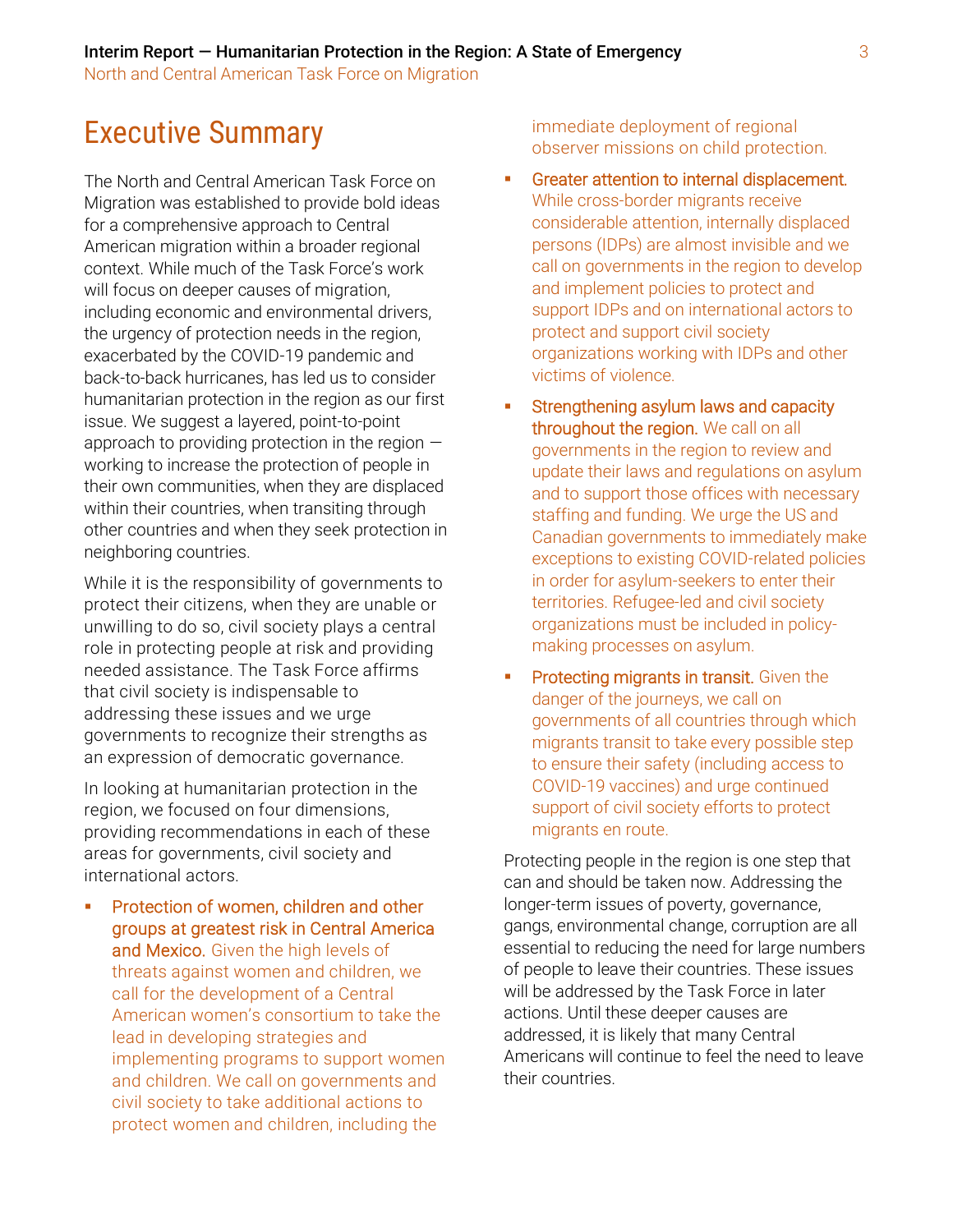# Introduction

The North and Central American Task Force on Migration was established to provide bold ideas for a comprehensive approach to Central American migration within a broader regional context. While much of the Task Force's work will focus on deeper causes of migration, including economic and environmental drivers, the urgency of protection needs in the region, exacerbated by the COVID-19 pandemic and back-to-back hurricanes, has led us to consider humanitarian protection in the region as our first issue to address. We believe that a broad-based, collaborative regional approach is needed to mobilize the support needed to address these issues of life and death; the task is simply too great for any single country to handle on its own.

Many, perhaps most, of those leaving Central America for other countries are doing so because they do not feel safe and do not see a viable future for themselves. They are not protected by their governments, nor do they find sufficient economic opportunities to meet their needs. If people were able to find safety and sustenance in their own communities, fewer people would feel compelled to set out on dangerous journeys to distant countries. While the governments in the region have the primary responsibility to protect their people, we believe that all countries in the region must do their part to address the factors that lead people to migrate.

A commitment to regional responsibility sharing is the foundation on which this Task Force will work  $-$  both in seeking to address the long-term reasons that people migrate and responding to the immediate and urgent protection needs in the region.

Honduras, El Salvador, and to a lesser extent, Guatemala, have some of the highest homicide rates in the world, alongside even higher rates of extortion, gender-based violence, femicides, and considerable political conflict (World Bank 2018). This leads many to flee their homes in

order to avoid persecution and violence by gangs, organized crime groups, political leaders, and public authorities. For adults under threat, displacement is a rational decision. It is a triedand-true self-protection strategy. But displacement often has serious consequences for families and for children. Many children suffer from feelings of abandonment, whether because their parents migrated, their families are separated, or they are victims of abuse. There are multiple causes for migration; violence  $\sin$ <sup>t</sup> the only  $-$  or even the principal driver given the pressures of poverty, exclusion, inequality, environmental pressures and the desire for family reunification (Centro Fray Matías (Tapachula) y Voces Mesoamericanas 2019).

# A Layered, "Point-to-Point" Approach to Protection

We suggest a layered, point-to-point approach to providing protection in the region — working to increase the protection of people in their own communities, when they are displaced within their countries, when transiting through other countries and when they seek protection in neighboring countries. Protecting people in the region is a way of addressing humanitarian needs and upholding human rights. It also addresses at least one of the causes that forces families to make the awful decision that abandoning their homes is their only way to find safety. A layered approach also means working at different levels: supporting grassroots initiatives and refugee-led organizations at the local level, pressing for meaningful change in national governments' policies and strengthening broader regional initiatives to share responsibility for those who move in search of safety.

This report focuses on protecting people in the region. We emphasize this is a shared regional responsibility. Governments in the region have a basic responsibility to protect their citizens; if they are unable or unwilling to do so, other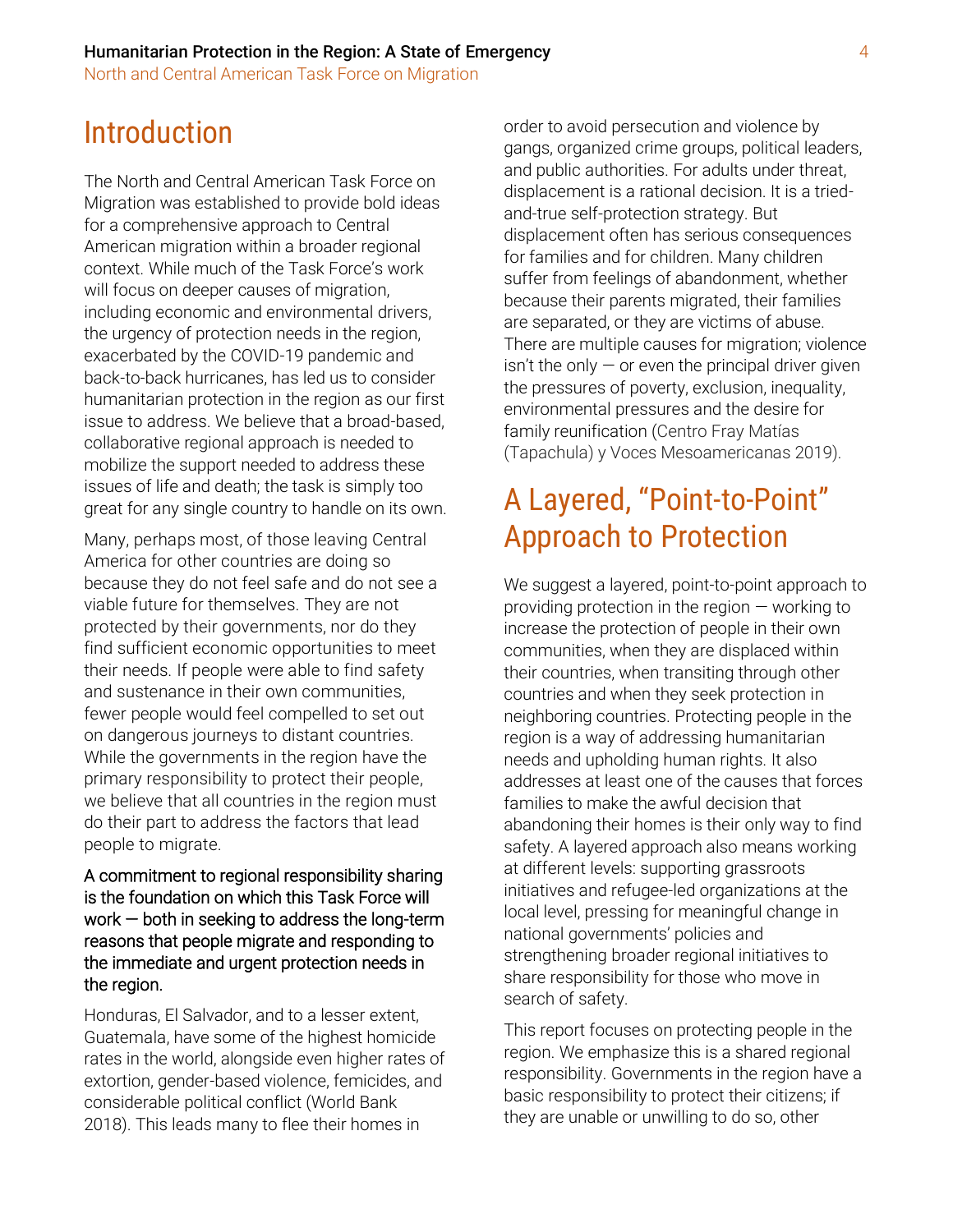North and Central American Task Force on Migration

governments, international and regional organizations and civil society organizations must step up. All states in the region  $-$  including Canada and the United States — are asked to do their part by making needed changes in their own policies as well as sharing personnel, money and technical expertise with others in the region. The Task Force will consider ways of strengthening regional responsibility for Central American migration in the coming months but, in this first report, we underscore that securing humanitarian protection of people in the region is a shared responsibility.

Throughout our deliberations on the issues, we are struck by the key role played by civil society, refugee-led organizations and faith-based organizations, particularly Catholic and evangelical organizations. Non-governmental organizations have the ability to reach communities, internally displaced persons and those at risk of displacement  $-$  often when governments cannot. Their efforts should be supported and their ability to act needs to be protected, especially as some governments in the region are imposing increasingly onerous restrictions on NGOs. Human rights defenders, social and community leaders, and their organizations are key to the design and implementation of effective and sustainable projects and public policies. The UN special rapporteur on the situation of human rights defenders has called Honduras one of the most dangerous countries for human rights defenders in Latin America (OHCHR 2016).

### The Task Force affirms that civil society is indispensable to addressing these issues and we urge governments to recognize their strengths as an expression of democratic governance.

In particular, we highlight four issues where humanitarian protection needs to be strengthened in the region. While dozens of recommendations could be made (and in many cases have been made by others), rather than presenting a comprehensive, exhaustive list, we highlight here a few bold, transformative recommendations in each of the following four areas.

- **•** Protection of women, children and other groups at greatest risk in Central America and Mexico
- **Greater Attention to Internal Displacement**
- **EXECTE:** Strengthening asylum laws and capacity throughout the region
- **Protecting Migrants in Transit**

# Protection of women, children and other groups at greatest risk in Central America and Mexico

Gender-based violence and violence against children and adolescents in Northern Central America has reached alarming levels. While globally 1 in 3 women have experienced violence, in El Salvador the number is 7 in 10 (Associated Press 2018). According to the Economic Commission for Latin America (CEPAL), Honduras and El Salvador had the highest rates of femicide in Latin America, due to high levels of domestic violence, structural inequalities and lack of rule of law (CEPAL 2021 This violence occurs in a context of desperate poverty, growing economic disparities, and environmental pressures.

*My grandmother is the one who told me to leave. She said: "if you don't join, the gang will shoot you. If you do, the rival gang or the cops will shoot you. But if you leave, no one will shoot you."*

— Kevin, Honduras, age 17. UNHCR, *Children on the Run*.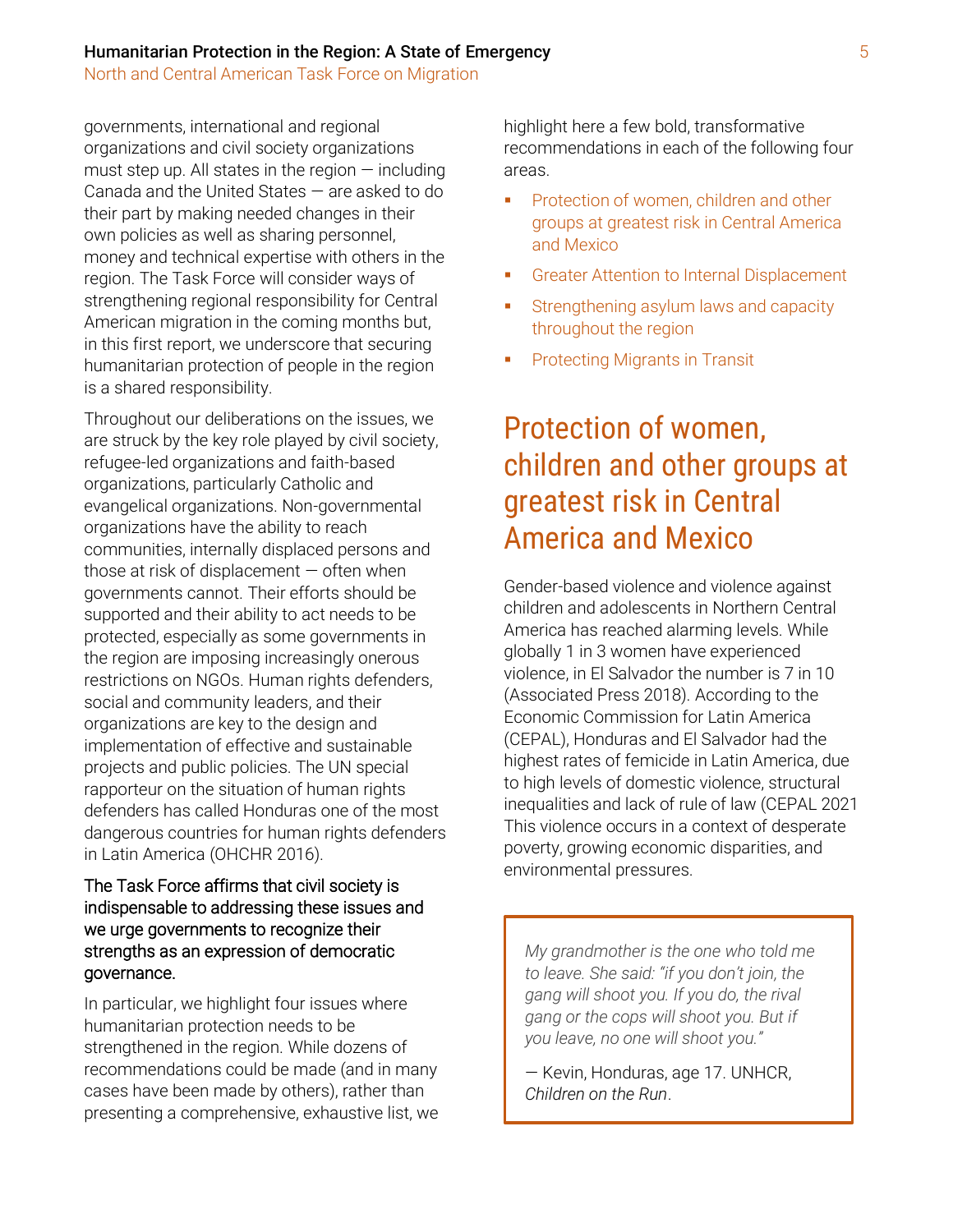Children and adolescents are at risk of abuse, abandonment, gang-induced violence and forced recruitment as well as the devastating consequences of poverty. Almost half of Guatemalan children suffer chronic malnutrition (UNICEF 2021). Children do not have access to effective governmental programs to keep them safe. Evidence suggests that the desire to protect their children is one of the main reasons

why families decide to leave their homes or to send their children to seek protection on their own (López Ricoy et al 2021). The healthy development of children and adolescents includes building a sense of belonging and selfidentity within their families and cultural values.

Other groups are also at risk. LGBTQ individuals are often persecuted because of their sexual

### **Recommendations of the Task Force on increasing protection of women and children in the region:**

- 1. We ask women's organizations and networks in Mexico and Central America to organize a regional network meeting within the next year with a view to developing a consortium of organizations to take the lead in identifying and implementing priority actions to protect women and children in the region. We ask international organizations such as Vital Voices and the Pan American Development Foundation to support the initiation and development of such a consortium and call on the Canadian Minister of International Development, and the Administrator of USAID, to prioritize supporting women-led organizations in these efforts.
- 2. We call on governments in the region to reduce the horrific levels of violence against women, by improving and expanding access to services for all women and girls, to enhance training of police officers and the development of a cadre specialized in sexual, political and domestic violence, to recruit more women into law enforcement, and to ensure that judicial systems are in place to punish perpetrators of violence against women.
- 3. Authorities who fail to comply with the provisions of existing human rights legislation or fail to fulfill their responsibilities should be subject to effective sanctions.
- 4. We urge support for civil society organizations to continue to assist women who experience violence, including training of social workers and psychologists who provide support to women and children. We encourage civil society organizations to monitor governmental progress in keeping women safe and to review their country's national laws and policies on gender, examine the extent to which they are implemented and identify changes needed.
- 5. In collaboration with regional organizations, we call for the immediate deployment of regional observer missions to examine child protection systems in each of the countries in northern Central America and Mexico with a view to recommending concrete actions for strengthening these systems at the national level and appropriate monitoring mechanisms.
- 6. Recognizing the potential value of a regional system of child protection, we call on UNICEF, together with child-centered NGOs (such as Save the Children) and UNHCR, to convene a meeting with stakeholders in the region to examine both governmental and community-led mechanisms for protecting displaced and migrant children, and explore ways of strengthening and expanding UNHCR's [Regional Safe Spaces Network](https://rssn-americas.org/). Subsequent meetings could consider the development of a regional alert system for missing children and the establishment of a network to disseminate information and provide protection to children on the move.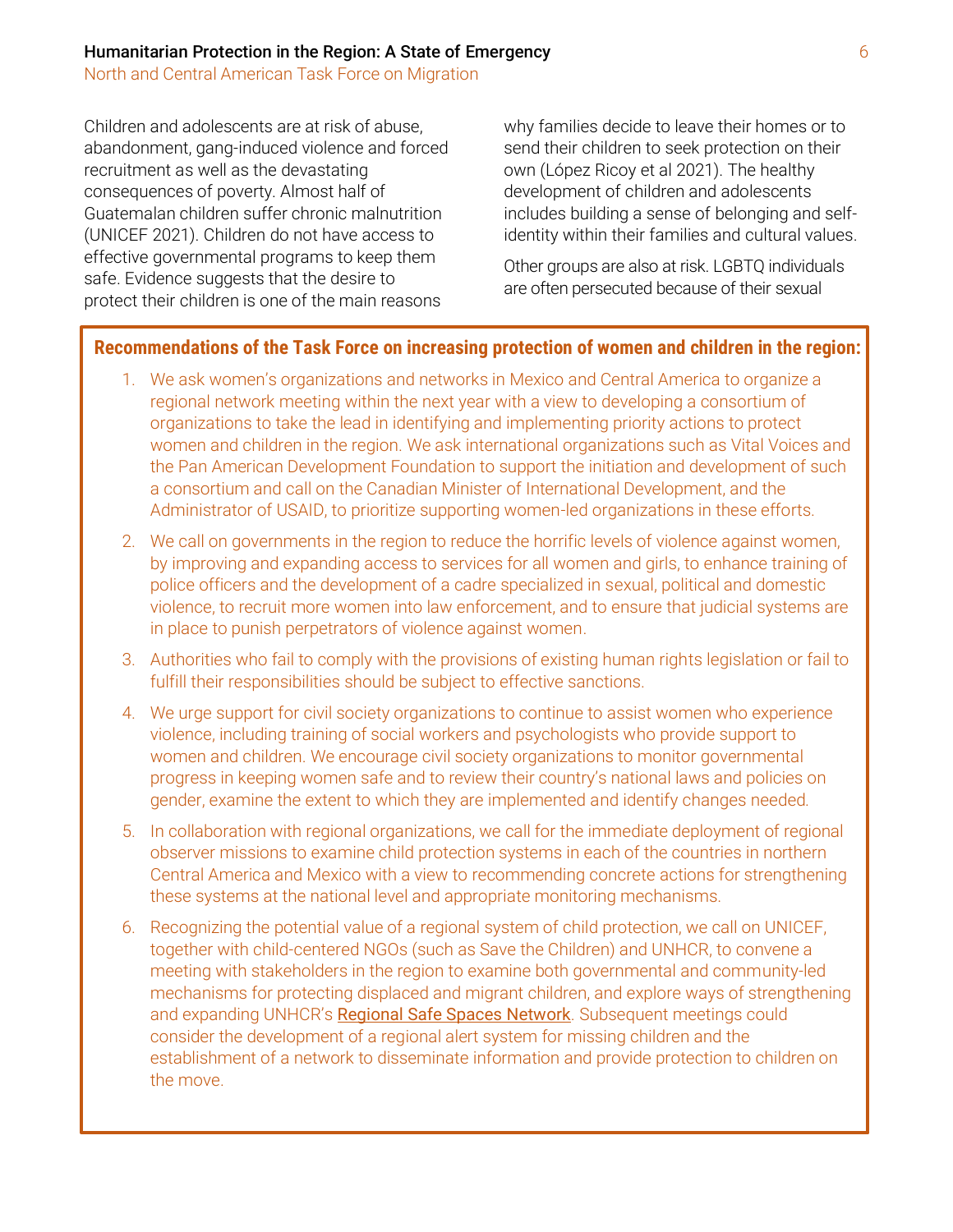orientation (Human Rights Watch 2020). People with disabilities and elderly people face particular difficulties traveling in search of safety; in fact, they are often trapped and unable to find safety by leaving. And there are intersecting risks; for example, adolescent girls with disabilities are often the most vulnerable to sexual violence (Women's Refugee Commission 2014).

It is the fundamental responsibility of governments to protect their citizens and provide for their well-being. Although all of the governments in the region have taken some modest measures to protect women and children, these are insufficient. Political will to increase protection is severely lacking, which raises the question of how to develop incentives to encourage governments to exercise their responsibility to protect those at highest risk. Violence against women and children continues. It is not only driving migration but also causing immense and preventable human suffering. Although there are many actions that can and should be taken  $-$  and there are already long lists of recommendations of suggested actions (CEPAL 2020; Lídice 2019; Safeguarding Resources  $2021$ ) – too many programs to support women and children in Central America have been developed, funded and implemented by organizations outside the region (Iniciativa Causas Raíz 2021). These organizations generally tend to be unfamiliar with special local circumstances and conditions, operate at arm's length and consume scarce resources that could more effectively be deployed by local actors to realize economies of scale.

Networks of civil society organizations working with women and children, such as the Fondo Centroamericano de Mujeres, Voces Vitales-Centroamérica, Iniciativa Mesoamericana de Mujeres Defensoras de Derechos Humanos and the Mesa de Coordinación Transfronteriza Migraciones y Género need to be developed and strengthened at both the national and regional levels. We are encouraged by UNHCR-initiated efforts to develop networks of safe spaces for displaced people and suggest that this initiative

be broadened to include those at risk of displacement as well as those who have already been displaced (UNHCR 2018). We believe that women-led organizations in the region should be entrusted with the task of deciding on priorities and allocating funds to support activities to protect women and children. To do this, capacity needs to be built and long-term sustainable funding secured.

While these recommendations focus on protecting women and children within the region, other measures to protect women — such as including domestic violence as grounds for asylum in receiving countries and programs to move people at risk out of the region, perhaps building on the [Lamp Lifeboat Ladder](https://www.lamplifeboatladder.org/) (2021) model — will be considered in subsequent reports.

# Greater attention to internal displacement

While the migration of Central Americans to the United States has received considerable attention, those who are forced to leave their homes but remain within the borders of their countries are largely invisible, despite their large and growing numbers. These internally displaced persons (IDPs) often remain vulnerable; gangs track them down, they have difficulties finding housing and jobs, and they face stigma and suspicion. Many IDPs move multiple times in search of safety. When people cannot find safety in their own countries, they seek protection in other countries. In 2015, UNHCR reported that 69% of Central American women asylum-seekers in the United States had been internally displaced before traveling to that country (UNHCR 2016, 23). More recently, a 2020 survey by Médecins sans Frontiėres of Central Americans seeking medical care in their clinics found that 36.4% reported having been displaced internally before setting out for other countries (Agren 2020). Ensuring that IDPs are protected and assisted at home  $-$  and that they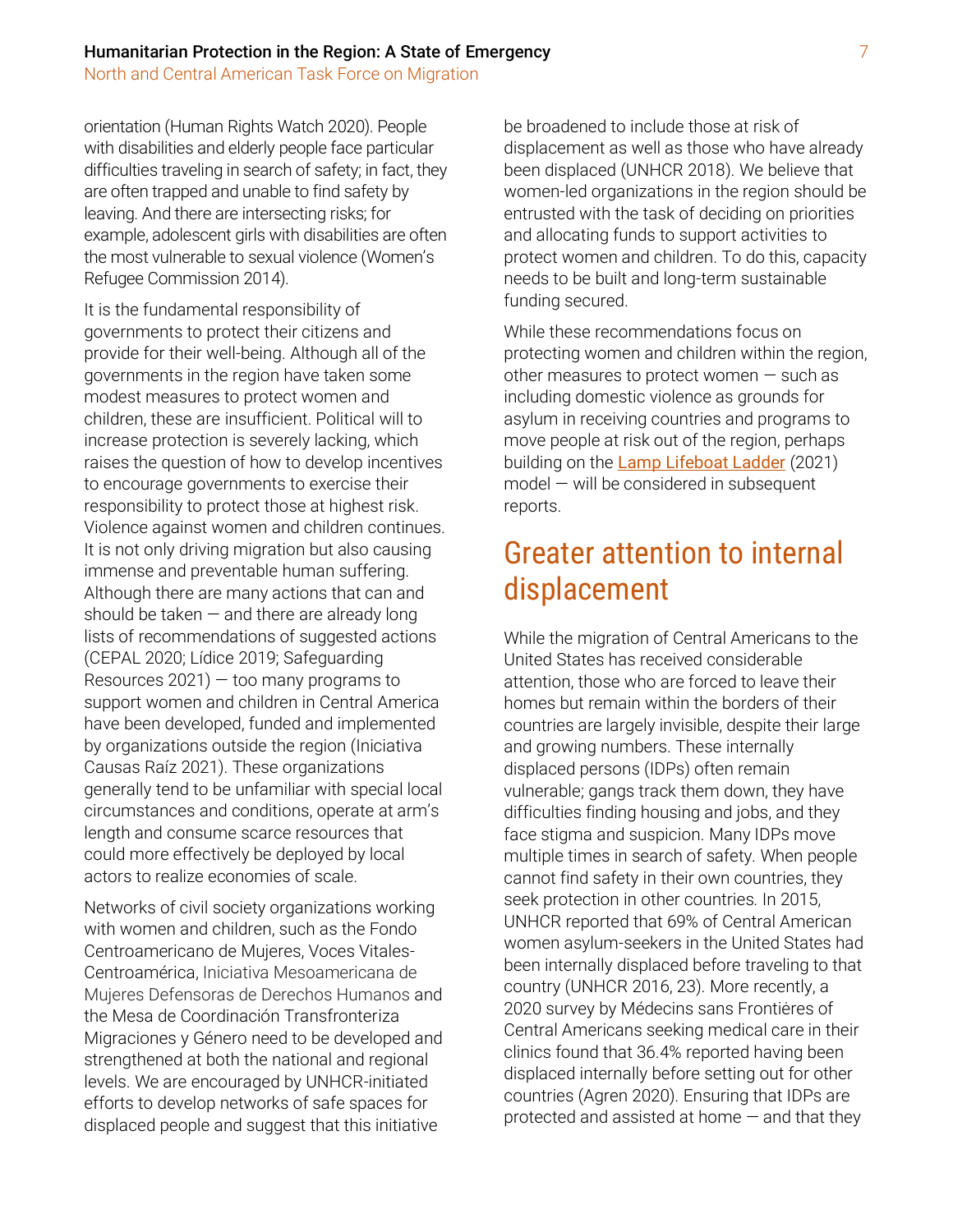are able to either return or settle safely elsewhere in the country  $-$  is fundamentally the responsibility of governments.

Because governments are reluctant to acknowledge internal displacement, statistics are often lacking. Our best estimates are that 114,000 were newly displaced by conflict and violence in El Salvador in 2020. While current data for new conflict-induced displacement for Honduras and Guatemala do not exist, the Internal Displacement Monitoring Centre (IDMC) estimated that the number of conflict-displaced in Honduras was 247,000 in January 2020 and that, in 2016, there were a cumulative number of 257,000 people displaced by conflict in the country (IDMC 2021; also see Millard and Lara-Florian 2018). In addition, IDMC estimates that there were 1,394,000 people displaced by disasters in Northern Central America and Mexico (IDMC 2021). The lack of data on internal displacement is itself a manifestation of both the difficulties in collecting such data and the lack of political will to collect evidence on displacement.

In terms of public policies, El Salvador has recently passed a law on IDPs, legislation has been introduced in Mexico to protect IDPs (but hasn't yet passed the Senate) and Honduras has been considering a similar measure since 2014 (UNHCR 2020, Lizcano Rodriguez 2020; Organization of American States 2021). None of these measures has been put into practice. The Guatemalan government still has yet to acknowledge the existence of IDPs. Nor have national governments allocated sufficient funds to support victims, including IDPs, who face desperate conditions  $-$  even as their military budgets increase. A working group of the Comprehensive Regional Protection and Solutions Framework (MIRPS, from the full name in Spanish) has developed a comprehensive list of recommendations for governments to strengthen their policies on IDPs, from establishing data systems to implementing legislative frameworks to strengthening interinstitutional coordination and the capacity of local governments (MIRPS 2020). It is clear what governments need to do

### **Recommendations of the Task Force on protecting internally displaced persons in Central America and Mexico:**

- 1. We call on all governments in the region to adopt and implement policies on internal displacement and to identify or establish government agencies with a clear mandate and sufficient funding to provide assistance, safe shelter and legal protection to those displaced within their countries.
- 2. We further call on all governments to enhance the technical capacity of their officials and to train community leaders to effectively plan for and respond to natural disasters and to seek solutions for those displaced by disasters.
- 3. We urge donor governments and regional and international organizations to provide designated resources — both funding and technical expertise — to support IDP participation in policy-making processes and to build capacities of local governments to address the needs and support solutions for IDPs.
- 4. We call on donor governments and regional organization to support and protect civil society organizations working with IDPs and other victims of violence — who often fill the vacuum resulting from lack of government action — and to support regional coordination of civil society action on IDPs.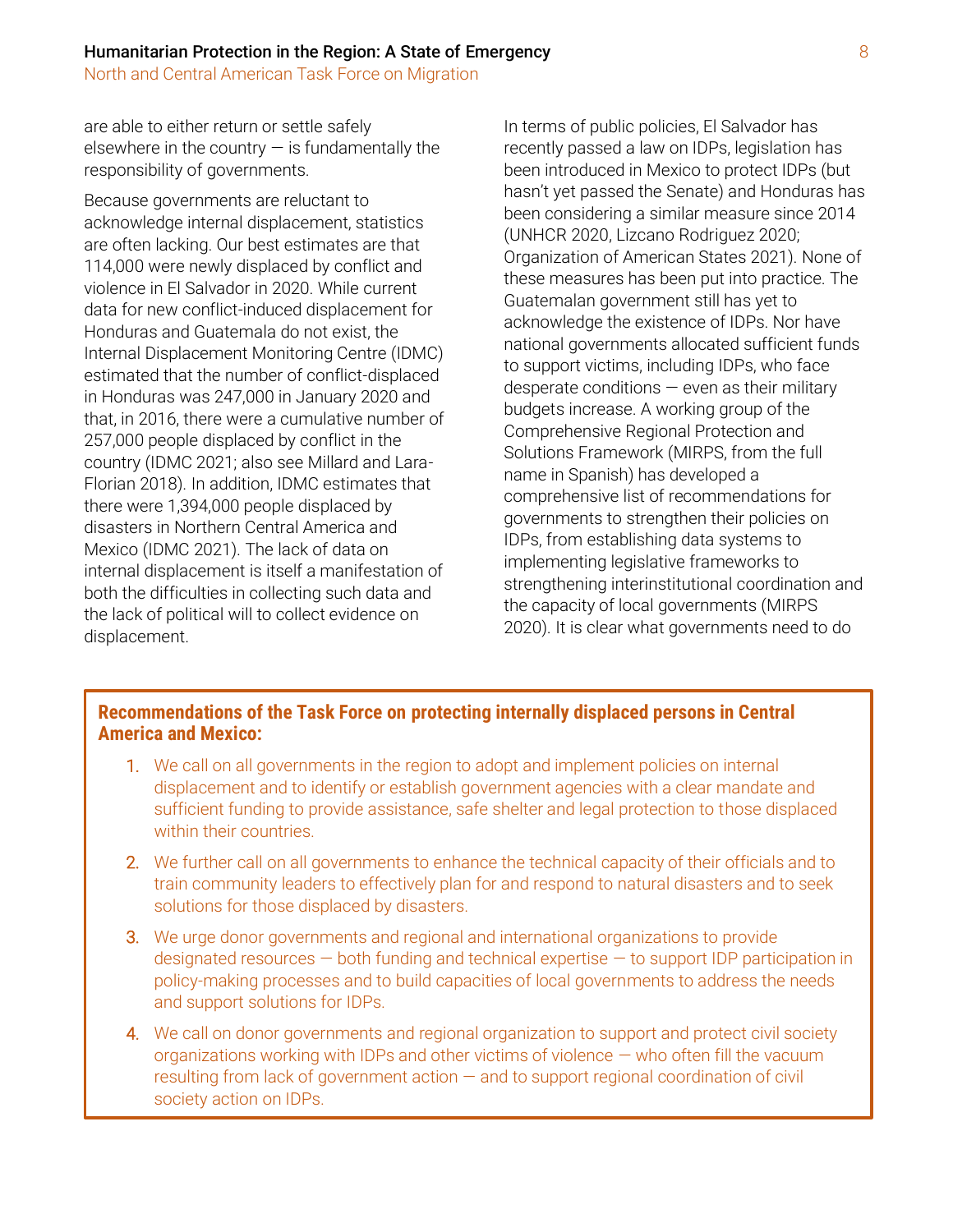North and Central American Task Force on Migration

to protect IDPs in their countries. The problem is a lack of the political will to do what is needed.

In all countries in the region, civil society organizations have taken the lead in pushing their governments to address the needs of IDPs. In effect, civil society organizations  $-$  including faith-based organizations  $-$  are trying to fill the gap by providing services that the governments cannot or will not provide. *And yet the space for civil society action is shrinking*.

The Instituto Centroamericano de Estudios Fiscales (ICEFI) conducted a study of El Salvador's national general budget for 2021 and identified a 13.4% budget cut to the Victims' Assistance Office of the Ministry of Justice, in comparison with the 2020 budget. In addition, 100% of the office's 2021 budget will be used to finance staff salaries (Cristosal 2021).

Given the fear that IDPs experience when fleeing gang violence, subsequent Task Force recommendations will consider additional measures which could be taken to protect IDPs, such as victim protection models and mechanisms for IDPs to seek temporary protection in other countries.

# Strengthening asylum laws and capacity throughout the region

When people can't find protection in their communities  $-$  or in their countries as IDPs  $$ they seek protection elsewhere. Within the region, Mexico and Costa Rica have ended up carrying much of the burden for asylum protection as hundreds of thousands of Central Americans have moved to their countries over the past few years.

Further afield, the US is experiencing a record number of asylum-seekers on its southern border in spite of the implementation of draconian measures to deter arrivals. Under the Trump administration, US asylum policy was fundamentally changed through a series of harsh measures, including family separations, the Remain in Mexico policy, metering, expedited procedures, changes in the roles of asylum officers and immigration courts, and many, many others.

While the Biden administration has taken steps to reverse some of these policies, much more remains to be done. Particularly concerning is the treatment of children arriving on the US border with frequent media reports of abuse and maltreatment (Andersson 2021). There is no shortage of policy briefs and recommendations on changes that are needed (see for example, AILA 2021; Frelich 2021; Migration Policy Institute 2021; Schacher 2021) and space precludes an in-depth examination of the many changes that are needed in US asylum policy.

Unlike some European countries which have made exceptions to COVID travel restrictions to allow asylum-seekers to enter in search of protection, both the United States and Canada have used COVID restrictions to prevent asylumseekers from entering their territories (Paperny 2021a; Human Rights Watch 2021) although the United States allows unaccompanied children to enter. While Canada has a generous refugee resettlement policy and has offered to "take some Central American migrants to help the US," Canada could do more (Paperny 2021b). With a comprehensive regional responsibility-sharing approach, all countries in the region are called to support  $-$  and challenge  $-$  each other to develop fair and effective asylum policies.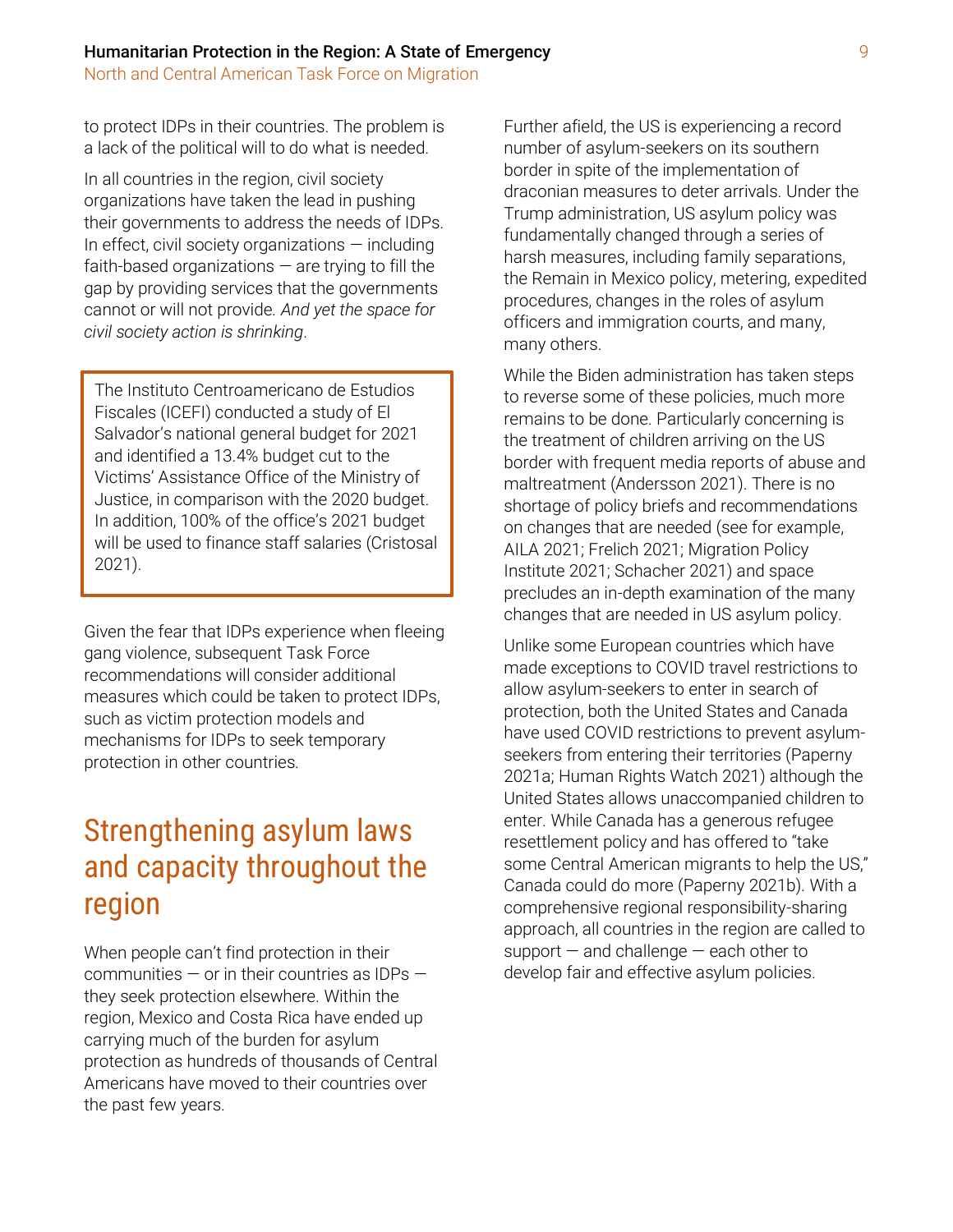### **Figure 1.** Number of Refugees and Asylum Seekers in Central American & Mexico



Source: UNHCR, UNHCR, *Figures at a Glance,* 2021.

### **Figure 2.** Asylum Seekers in Canada and the United States 2015–2020



Source: UNHCR, Refugee Data Finder,

[https://www.unhcr.org/refugee-statistics/.](https://www.unhcr.org/refugee-statistics/) Accessed 24 June 2021.

Mexico is on pace to receive over 100,000 asylum-seekers in 2021 — mostly Hondurans, Salvadorans, Venezuelans, Cubans and Haitians, but also from dozens of other countries. UNHCR has provided impressive support to strengthening asylum capacity in Central America and Mexico  $-$  by supporting national

asylum offices and by providing technical advice on asylum. Mexico has worked with UNHCR in an ambitious process of relocating asylumseekers away from poor and overwhelmed border areas (UNHCR 2021). But much more needs to be done.

| ZUZU          |          |         |
|---------------|----------|---------|
|               | Refugees | Asylum- |
|               |          | seekers |
| Mexico        | 45,446   | 83,815  |
| Guatemala     | 450      | 793     |
| El Salvador   | 52       | 56      |
| Costa Rica    | 9,613    | 89,770  |
| <b>Belize</b> | 28       | 2,257   |
| Honduras      | 86       | 110     |
| Nicaragua     | 316      | 131     |
| Panama        | 2,581    | 12,905  |
|               |          |         |
| US            | 340,881  | 997,996 |
| Canada        | 109,264  | 85,352  |

## **Table 1.** Number of refugees and asylumseekers in North and Central America, end 2020

Source: UNHCR, *Figures at a Glance,* 2021 and Refugee Data Finder, accessed 26 June 2021.

Over the coming months, the Task Force will consider ways of strengthening regional collaboration which may include recommendations on asylum; for example, through support for MIRPS and by considering ways of implementing the 1984 Cartagena Declaration which offers broader grounds for refugee claims. The Task Force will also consider ways that the integration of refugees and migrants can be improved and how the often-poisonous narrative around asylumseekers can be transformed to one that is more positive.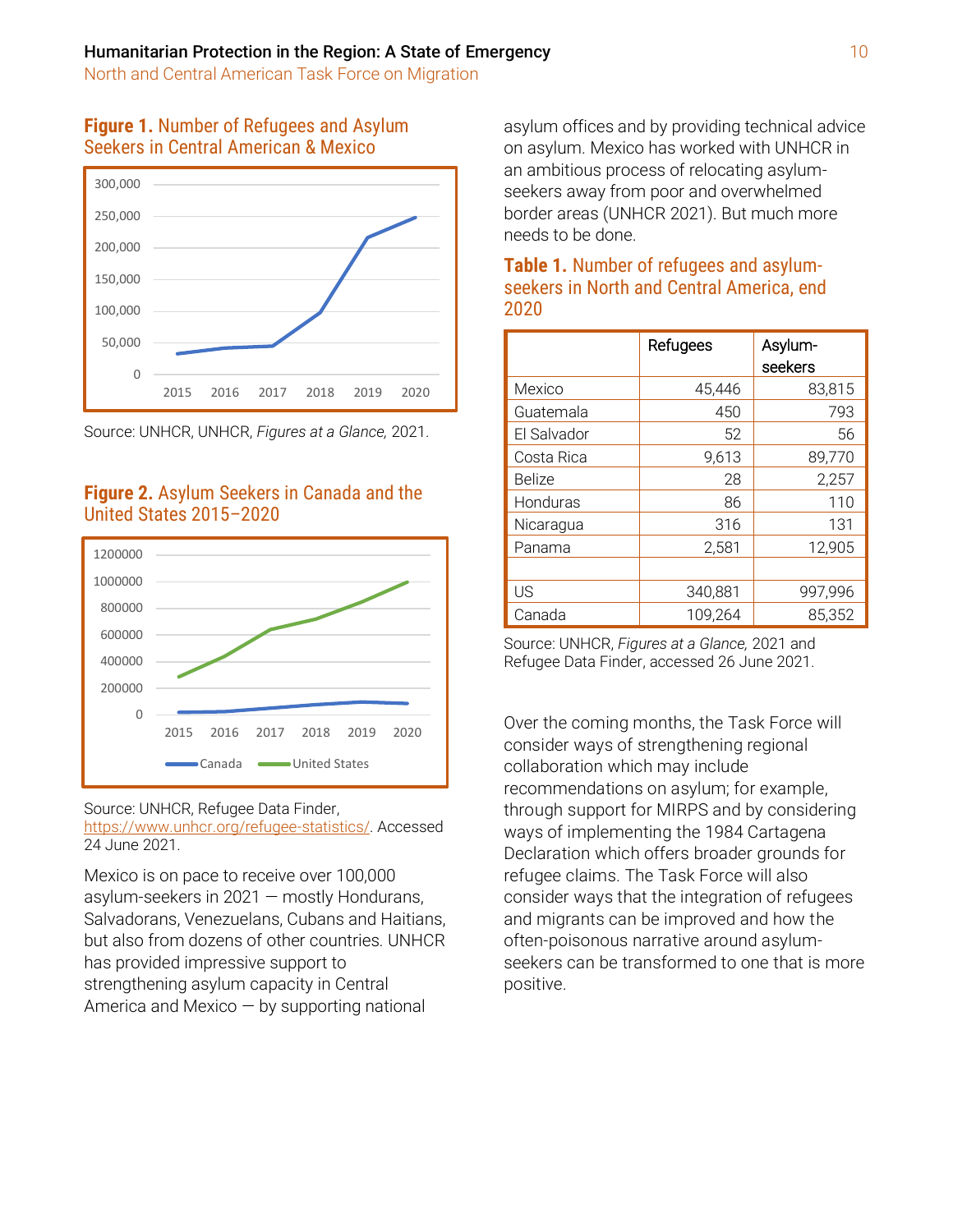### **Recommendations of the Task Force on strengthening asylum in the region:**

- 1. We call on all governments in the region to review their laws and regulations on asylum and, particularly when only executive action is necessary, update and revise them as soon as possible. For example, Mexico's asylum regulations were adopted in 2012 and changes are needed to streamline the asylum process, reduce backlogs and change requirements that no longer make sense. In the United States, the government should urgently accelerate its pace of changing restrictive policies implemented under the previous administration.
- 2. We also urge all governments to ensure that staff involved with border management, including security sector personnel, are well-trained on protection and asylum issues.
- 3. While recension of COVID restrictions to entry is desirable, at a minimum, we urge the US and Canadian governments to immediately make exceptions to existing COVID-related policies in order for asylum-seekers to enter their territories in search of protection.
- 4. We urge all governments in the region to refrain from detaining migrants and under no circumstances to detain children for immigration purposes.
- 5. We call on all national governments to give their asylum offices both the financial and the political support they need to respond to the growing number of requests for asylum. While international support is needed and commendable, responding to asylum is a national responsibility and sustainable capacity needs to be developed. In particular, we urge governments to ensure that asylum decisions are made in a timely manner and to address existing backlogs.
- 6. We urge all governments to ensure meaningful participation of civil society organizations, and particularly refugee-led organizations in policy-making processes. In some contexts, such mechanisms exist but are rarely used and we note that COVID movement restrictions should not impede such consultation.
- 7. We urge regional actors and donor governments to support innovative efforts in the region to find solutions for asylum-seekers and refugees, such as Mexico's internal relocation program and to enhance technical cooperation with each other, for example in sharing information on asylum claims and when visa applications are denied. This could encourage more confidence and trust in regional comprehensive approaches to asylum.

# Protecting Migrants in **Transit**

Asylum-seekers and migrants — fleeing violence and poverty  $-$  too often encounter more violence on their journeys, much of which comes from criminals and gangs although government officials have also been implicated. Surveys by Médecins sans Frontières in 2020 found that

39.2% of Central American migrants reported being assaulted in Mexico with 27.3% reporting that they had been threatened or extorted (Agren 2020). And, as the study points out, the levels of attacks are likely to be under-counted as many migrants fear reporting attacks to authorities.

Sexual assaults, kidnappings, robberies, murder, extortion and trafficking have been reported in astonishing figures. For example, the International Crisis Group reported that "the sex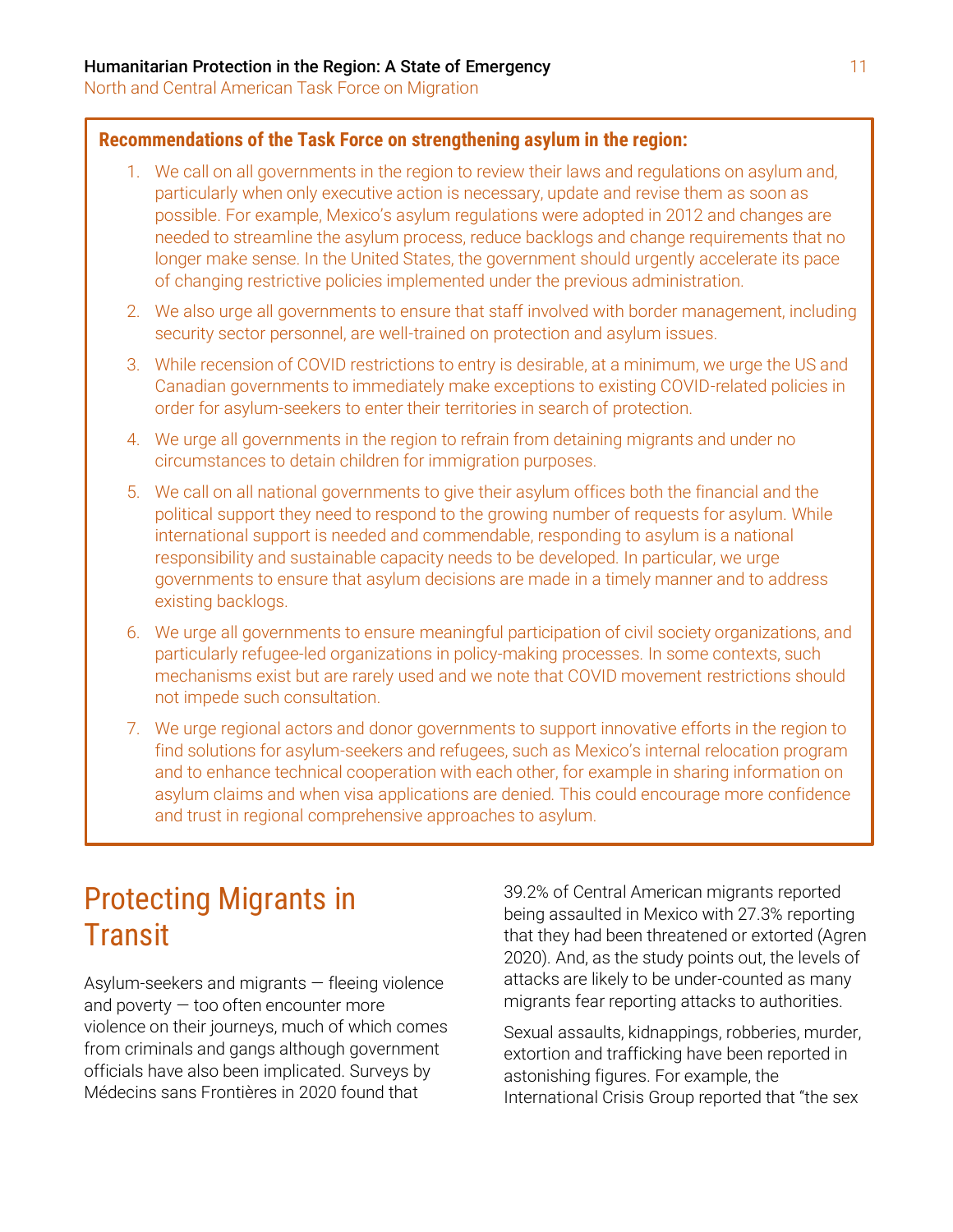North and Central American Task Force on Migration

industry along the Mexico-Guatemala border is largely driven by supply of migrants, especially adolescents, some of whom are held in virtual debt bondage to traffickers" and that the number of such victims in Guatemala alone may be 50,000 (ICG 2016).

"Undocumented migrants make perfect victims. Fearful of authorities, they are unlikely to report even violent crimes, such as robbery and rape."

— Mary Speck, International Crisis Group.

In addition to the violence perpetrated largely by criminal elements, migrants often find their entry into transit countries blocked by military force. Reports of migrants being prevented from entering or being pushed back by Mexican and Guatemalan armed forces are regularly reported in the media (Meyer and Isacsson 2019; de Ros and Billy 2021) and it is likely that there are other cases which occur out of sight of journalists. These pushbacks are obviously in line with  $$ and perhaps supported and funded by  $-$  the US government as part of its policies to deter arrivals on its southern border. The US example of turning 60,000 asylum-seekers back to wait in Mexico (although now in process of reversal) and preventing people from entering the country have reverberations far beyond the US-Mexico border. Human Rights First reports that some 400,000 migrants at or near the border have been expelled to Mexico, including many Central American families, during the first five months of the Biden administration. Nearly 3,300 of those have been assaulted, raped, kidnapped or trafficked (Hesson 2021). As the UN special rapporteur on the human rights of migrants recently reported, pushbacks of asylum-seekers are a violation of international law (UN special rapporteur 2021).

Given the dangers in transiting through Mexico, it is particularly troubling to think of the myriad threats to children making the journey on their

own or with family members. UNICEF reports that the number of migrant children traveling through Mexico was nine times higher in the first three months of 2021 than the year before (UNICEF 2021).

These dangers have been greatly magnified by the COVID pandemic. In addition to the risks of violent attacks en route, the fact that migrants are making the journey during a pandemic creates additional hardships — particularly for the civil society organizations trying to provide shelter and safety to them (Associated Press in Tenosique 2021). Civil society groups providing assistance to transiting migrants, especially those affiliated with churches or religious organizations, typically operate on a shoestring. Now they are faced with more arrivals, more migrants who are traumatized by their experiences, the need to observe social distancing and virus-prevention measures, and to attend to those who are sick and have fallen seriously ill.

Although there are far fewer reports, there are also concerns about Canada's policy of deporting asylum-seekers who arrive on its borders from the United States, particularly in light of a 2020 decision by a Canadian federal court that the US should no longer be considered as a safe third country. As of May 2021, according to a new lawsuit, the Canadian government had deported 387 asylum-seekers back to the US, as a public health measure, at least one of whom is reported to have been deported back to his country of origin (Paperny 2021a).

Protecting migrants in transit is an issue that dramatically highlights the need for a comprehensive regional approach to migration. This could include development of a networked series of "safe spaces" on migrant pathways which not only provide assistance but also information necessary to protect migrants. Coordinated regional efforts are needed to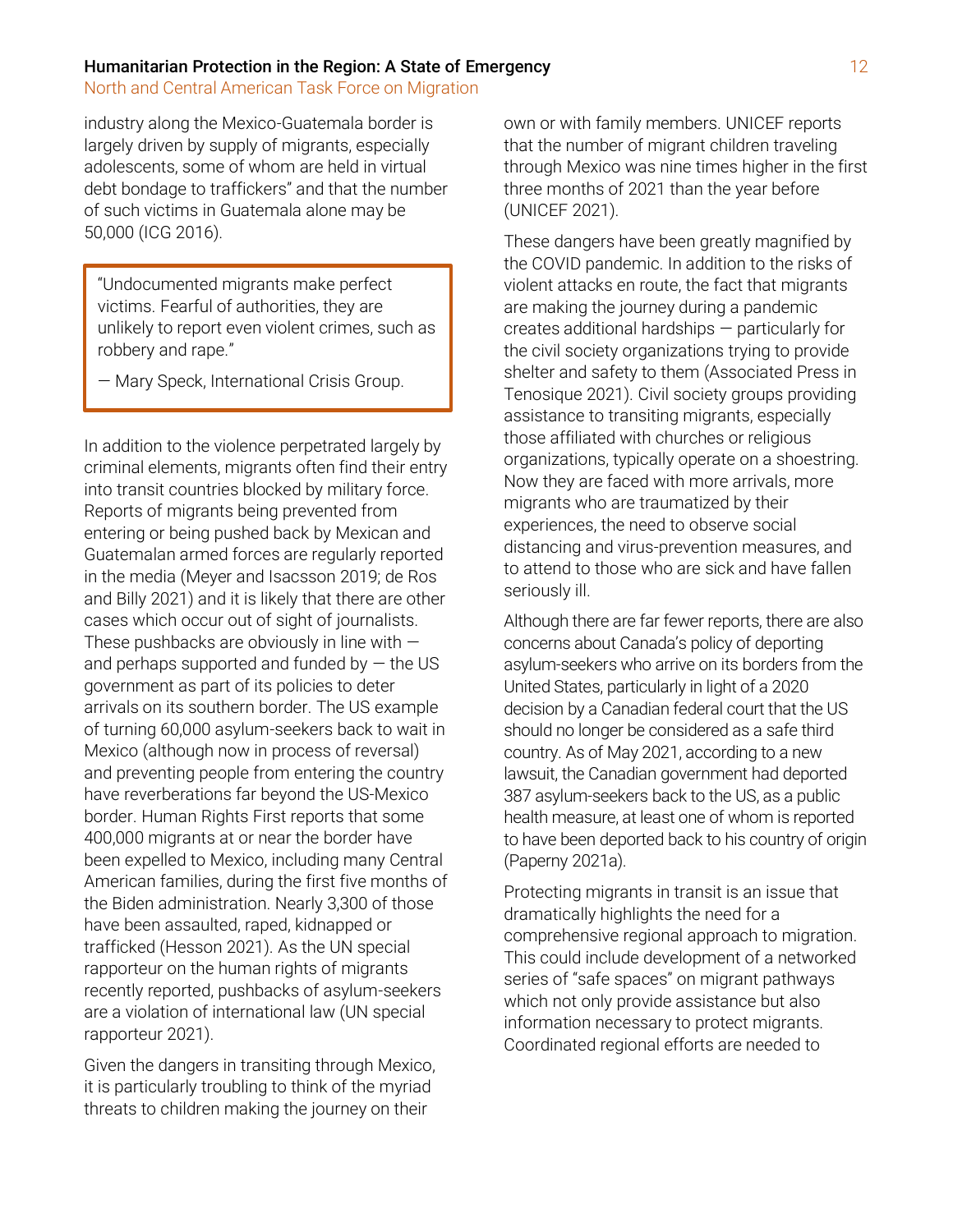### **Recommendations of the Task Force on protecting migrants in transit:**

- 1. We call on governments of all countries through which migrants transit to take every possible step to ensure their safety through enhanced law enforcement and prosecutions of those charged with crimes against migrants. This will require not only increased resources but more training of officials and the development of closer relationships with civil society organizations providing assistance to migrants en route.
- 2. While we urge governments of countries of transit not to detain migrants and never to detain children, where such detention facilities exist, they should be safe and provide basic standards of care, including gender-specific assistance.
- 3. We call on donors and international organizations to support the efforts of civil society-run shelters and migrant assistance centers and to hold the governments of transit countries accountable for their treatment of migrants.
- 4. We call on the governments of the migrants' countries of origin to strengthen their consular services in Mexico and the United States.
- 5. We call on all governments to ensure that migrants are given access to COVID vaccines not only because of the greater risk they face as a mobile population, but also because of risks of transmission to local communities during their transit.

disrupt the activities of traffickers who operate freely across borders and prey on desperate people. The task force will further explore these ideas as well as the possibility of reducing the need for dangerous journeys through in-country processing and development of alternative regular migration pathways. There is much that needs to be done.

# Conclusion

Protecting people in the region is one step that can and should be taken now. Addressing the longer-term issues of poverty, governance, gangs, environmental change, corruption are all essential to reducing the need for large numbers

of people to leave their countries. These issues will be addressed by the Task Force in later actions. Until these deeper causes are addressed, it is likely that many Central Americans will continue to feel the need to leave their countries. It is incumbent on all countries in the region to find safer ways for this to happen — for example by developing alternative migration pathways including resettlement directly from countries or origin and strengthening efforts to prevent 'missing migrants' (Global Migration Data Analysis Center 2020, UN Rapporteur 2021). These issues will also be addressed by the Task Force in the coming months.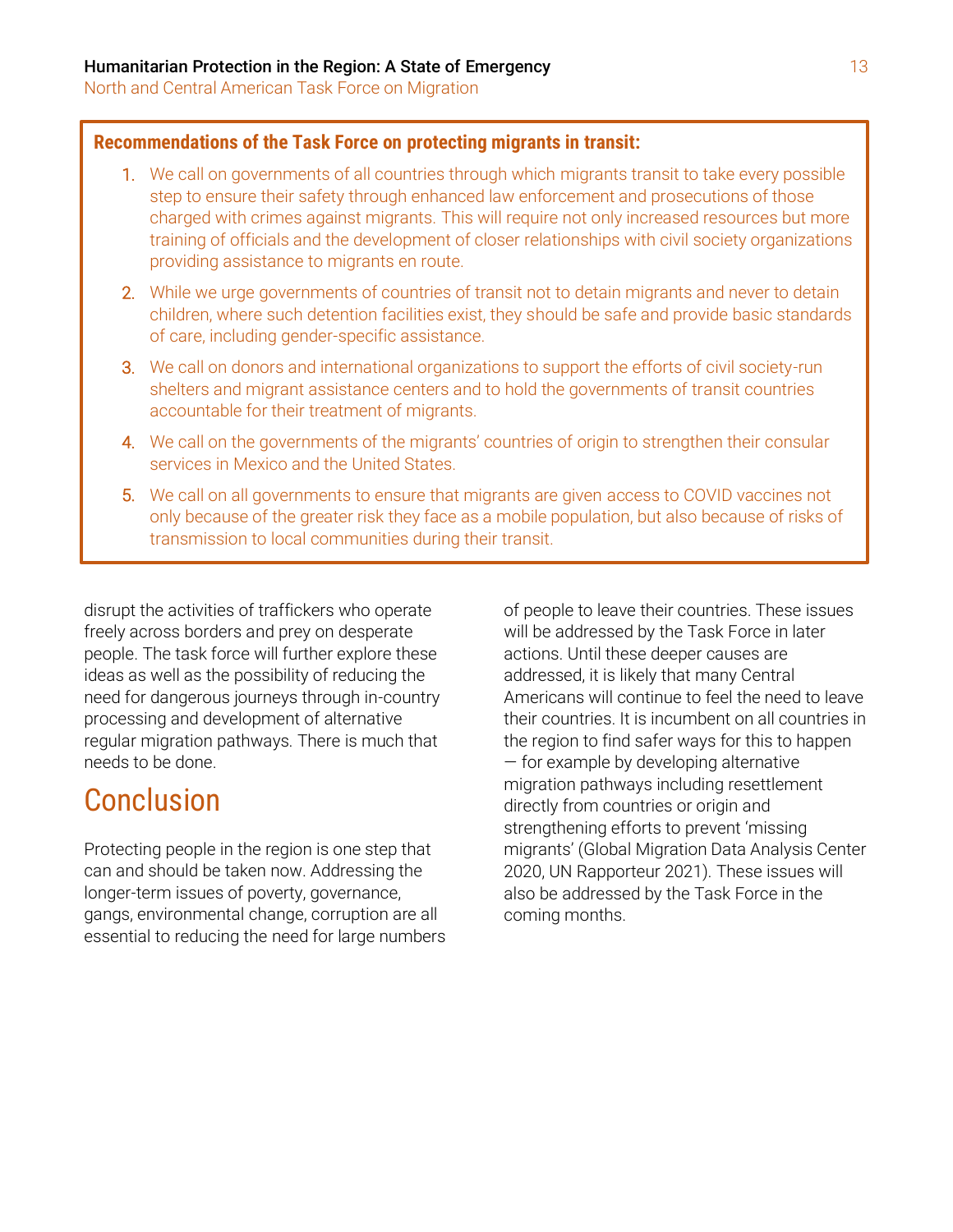# References

- Agren, David. 2020. "More than two-thirds of migrants fleeing Central American region had family taken or killed." The Guardian. 11 February. [https://www.theguardian.com/world/2020/feb/1](https://www.theguardian.com/world/2020/feb/11/migrants-fleeing-central-america-guatemala-honduras-el-salvador-family-taken-killed-study) [1/migrants-fleeing-central-america-guatemala](https://www.theguardian.com/world/2020/feb/11/migrants-fleeing-central-america-guatemala-honduras-el-salvador-family-taken-killed-study)[honduras-el-salvador-family-taken-killed-study](https://www.theguardian.com/world/2020/feb/11/migrants-fleeing-central-america-guatemala-honduras-el-salvador-family-taken-killed-study)
- AILA (American Immigration Lawyers Association). 2021. Border Processing and Asylum. 14 May 2021. [https://www.aila.org/advo](https://www.aila.org/advo-media/issues/all/featured-issue-border-processing-and-asylum)[media/issues/all/featured-issue-border](https://www.aila.org/advo-media/issues/all/featured-issue-border-processing-and-asylum)[processing-and-asylum](https://www.aila.org/advo-media/issues/all/featured-issue-border-processing-and-asylum)
- Andersson, Hilary. 2021. "'Heartbreaking' conditions in US migrant child camp." BBC News. 23 June. [https://www.bbc.com/news/world-us-canada-](https://www.bbc.com/news/world-us-canada-57561760)[57561760](https://www.bbc.com/news/world-us-canada-57561760)
- Associated Press. 2018. "El Salvador: 7 De Cada 10 Mujeres Son Víctimas De Violencia." AP NEWS. Associated Press, May 24. [https://apnews.com/article/2c399374a2e64ae6](https://apnews.com/article/2c399374a2e64ae6b85b51fb33c1b1a0) [b85b51fb33c1b1a0](https://apnews.com/article/2c399374a2e64ae6b85b51fb33c1b1a0)
- Associated Press in Tenosique. 2021. "There isn't capacity' Mexican shelters struggle as migrants head north again." The Guardian. 18 February. [https://www.theguardian.com/us](https://www.theguardian.com/us-news/2021/feb/18/mexico-central-america-migrants-move-capacity-pandemic)[news/2021/feb/18/mexico-central-america](https://www.theguardian.com/us-news/2021/feb/18/mexico-central-america-migrants-move-capacity-pandemic)[migrants-move-capacity-pandemic](https://www.theguardian.com/us-news/2021/feb/18/mexico-central-america-migrants-move-capacity-pandemic)
- Centro Fray Matías (Tapachula) y Voces Mesoamericanas. 2019. Mujeres y Migraciones: Vivencias desde Mesoamérica. [https://cdhfraymatias.org/wp](https://cdhfraymatias.org/wp-content/uploads/2019/11/Mujeres-y-migracion-Vivencias-desde-Mesoamerica.pdf)[content/uploads/2019/11/Mujeres-y-migracion-](https://cdhfraymatias.org/wp-content/uploads/2019/11/Mujeres-y-migracion-Vivencias-desde-Mesoamerica.pdf)[Vivencias-desde-Mesoamerica.pdf](https://cdhfraymatias.org/wp-content/uploads/2019/11/Mujeres-y-migracion-Vivencias-desde-Mesoamerica.pdf)
- CEPAL. 2021. "Indicadores: Feminicidio." Observatorio de Igualdad de Género. April 15. <https://oig.cepal.org/es/indicadores/feminicidio>
- CEPAL. 2020. Addressing Violence against Women and Girls during and after the COVID-19 Pandemic Requires Financing, Responses, Prevention and Data Compilation. November. [https://www.cepal.org/en/publications/46425](https://www.cepal.org/en/publications/46425-addressing-violence-against-women-and-girls-%20during-and-after-covid-19-pandemic) [addressing-violence-against-women-and-girls](https://www.cepal.org/en/publications/46425-addressing-violence-against-women-and-girls-%20during-and-after-covid-19-pandemic)[during-and-after-covid-19-pandemic](https://www.cepal.org/en/publications/46425-addressing-violence-against-women-and-girls-%20during-and-after-covid-19-pandemic)
- Cristosal. 2021. Comunicado de Prensa. 21 de enero 2021.
- Cristosal. 2021. Power Point presentation to Working Group on Humanitarian Protection.
- de Ros, Oliver and Santiago Billy. 2021. "Large migrant caravan dissolves in Guatemala." 19 January. Associated Press. [https://apnews.com/article/joe-biden-honduras](https://apnews.com/article/joe-biden-honduras-gangs-coronavirus-pandemic-immigration-c381b8ac9f22291188a403b7bbeb1d51)[gangs-coronavirus-pandemic-immigration](https://apnews.com/article/joe-biden-honduras-gangs-coronavirus-pandemic-immigration-c381b8ac9f22291188a403b7bbeb1d51)[c381b8ac9f22291188a403b7bbeb1d51](https://apnews.com/article/joe-biden-honduras-gangs-coronavirus-pandemic-immigration-c381b8ac9f22291188a403b7bbeb1d51)
- FCAM (Fondo Centroamericano de Mujeres). 2018. Marcadas por la Migración: Realidad Migratoria de Niñas Adolescentes y Mujeres Jóvenes en Centroamérica. Managua: FCAM. [https://www.fcmujeres.org/es/investigacion](https://www.fcmujeres.org/es/investigacion-regional-marcadas-por-la-migracion/)[regional-marcadas-por-la-migracion/](https://www.fcmujeres.org/es/investigacion-regional-marcadas-por-la-migracion/)
- Frelich, Bill. 2021. "How to make the US asylum system efficient and fair." The Hill. 21 May. [https://thehill.com/opinion/immigration/](https://thehill.com/opinion/immigration/554341-how-to-make-the-us-asylum-system-efficient-and-fair) [554341-how-to-make-the-us-asylum](https://thehill.com/opinion/immigration/554341-how-to-make-the-us-asylum-system-efficient-and-fair)[system-efficient-and-fair](https://thehill.com/opinion/immigration/554341-how-to-make-the-us-asylum-system-efficient-and-fair)
- Global Migration Data Analysis Center. 2020. Seguimiento De Muertes En Rutas Migratorias. [https://missingmigrants.iom.int/sites/mmp/files](https://missingmigrants.iom.int/sites/mmp/files/MMP_data_collection_guidelines-ESP.pdf) [/MMP\\_data\\_collection\\_guidelines-ESP.pdf](https://missingmigrants.iom.int/sites/mmp/files/MMP_data_collection_guidelines-ESP.pdf) .
- Hesson, Ted. 2021. "Nearly 3300 migrants stranded in Mexico were kidnapped, raped or assaulted report." Reuters. 22 June. [https://www.reuters.com/world/americas/nearly](https://www.reuters.com/world/americas/nearly-3300-migrants-stranded-mexico-were-kidnapped-raped-or-assaulted-report-2021-06-22/) [-3300-migrants-stranded-mexico-were](https://www.reuters.com/world/americas/nearly-3300-migrants-stranded-mexico-were-kidnapped-raped-or-assaulted-report-2021-06-22/)[kidnapped-raped-or-assaulted-report-2021-06-](https://www.reuters.com/world/americas/nearly-3300-migrants-stranded-mexico-were-kidnapped-raped-or-assaulted-report-2021-06-22/) [22/](https://www.reuters.com/world/americas/nearly-3300-migrants-stranded-mexico-were-kidnapped-raped-or-assaulted-report-2021-06-22/)
- Human Rights Watch. 2020. Every Day I Live in Fear: Violence and Discrimination Against LGBT People in El Salvador, Guatemala, and Honduras, and Obstacles to Asylum in the United States. November 5. [https://www.hrw.org/report/2020/10/07/every-](https://www.hrw.org/report/2020/10/07/every-day-i-live-fear/violence-and-discrimination-against-lgbt-people-el-salvador)

[day-i-live-fear/violence-and-discrimination](https://www.hrw.org/report/2020/10/07/every-day-i-live-fear/violence-and-discrimination-against-lgbt-people-el-salvador)[against-lgbt-people-el-salvador](https://www.hrw.org/report/2020/10/07/every-day-i-live-fear/violence-and-discrimination-against-lgbt-people-el-salvador) .

- Human Rights Watch. 2021. Q&A: US Title 42 policy o expel migrants at the border. 8 April. [https://www.hrw.org/news/2021/04/08/qa-us](https://www.hrw.org/news/2021/04/08/qa-us-title-42-policy-expel-migrants-border)[title-42-policy-expel-migrants-border#](https://www.hrw.org/news/2021/04/08/qa-us-title-42-policy-expel-migrants-border)
- Iniciativa Causes Raíz. 2021. Keep it Local. [https://drive.google.com/file/d/1WbC50K0Jq88](https://drive.google.com/file/d/1WbC50K0Jq88KUr8gX4bw77zkHjSVPZW5/view) [KUr8gX4bw77zkHjSVPZW5/view](https://drive.google.com/file/d/1WbC50K0Jq88KUr8gX4bw77zkHjSVPZW5/view)
- Inter-American Commission on Human Rights. 2018. Internal Displacement in the Northern Triangle of Central America.

[http://www.oas.org/en/iachr/reports/pdfs/Intern](http://www.oas.org/en/iachr/reports/pdfs/InternalDisplacement.pdf) [alDisplacement.pdf](http://www.oas.org/en/iachr/reports/pdfs/InternalDisplacement.pdf)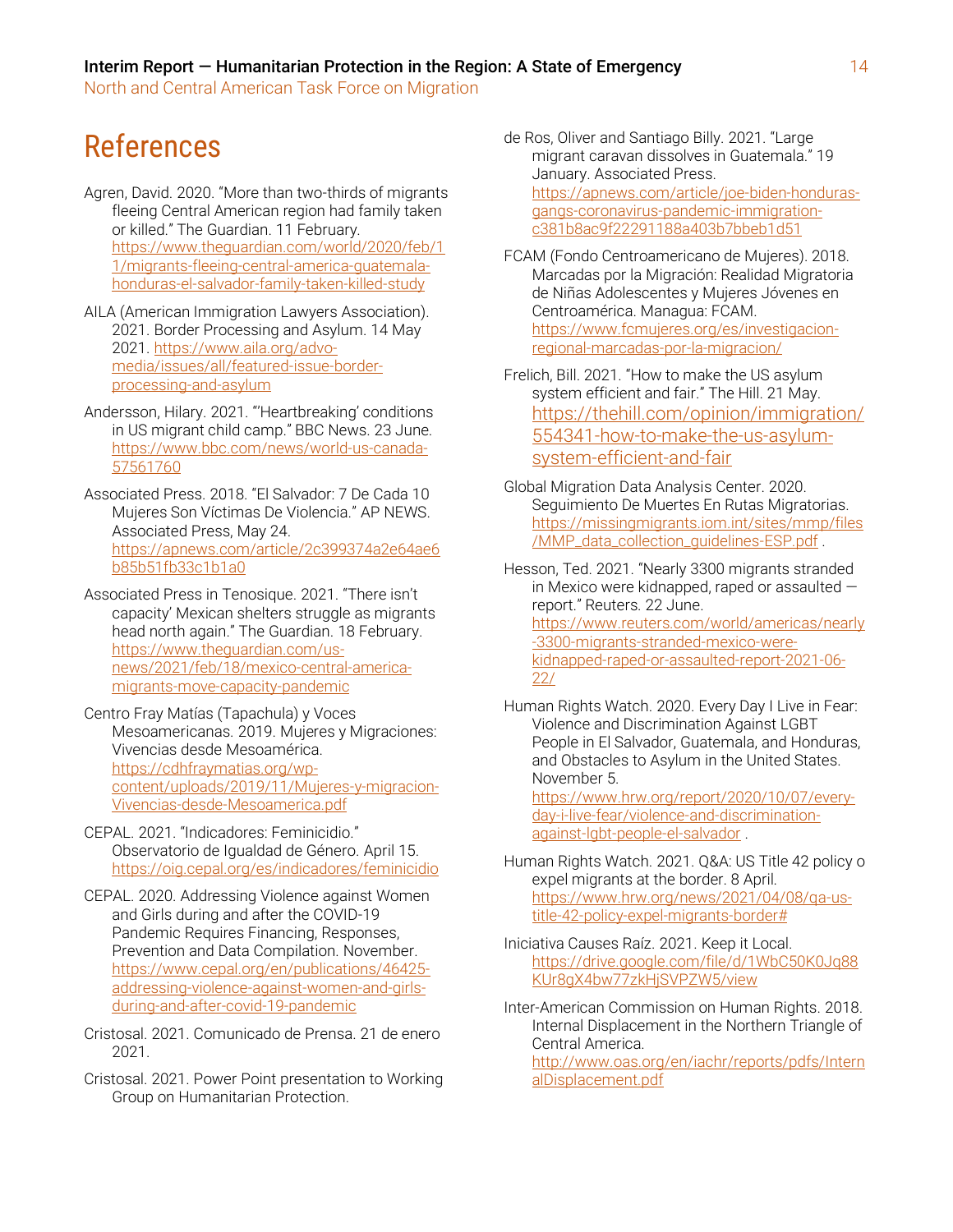North and Central American Task Force on Migration

- IDMC (Internal Displacement Monitoring Centre) 2021. 2021 Global Report on Internal Displacement. May[. https://www.internal](https://www.internal-displacement.org/publications/2021-global-report-on-internal-displacement)[displacement.org/publications/2021-global](https://www.internal-displacement.org/publications/2021-global-report-on-internal-displacement)[report-on-internal-displacement](https://www.internal-displacement.org/publications/2021-global-report-on-internal-displacement) .
- IDMC. 2021. Dataset for Guatemala. [https://data.humdata.org/dataset/idmc-idp-data](https://data.humdata.org/dataset/idmc-idp-data-for-guatemala)[for-guatemala](https://data.humdata.org/dataset/idmc-idp-data-for-guatemala)
- International Crisis Group. 2016. Easy Prey: Criminal Violence and Central American Migration. Report no 57. 28 July. [https://www.crisisgroup.org/latin](https://www.crisisgroup.org/latin-america-caribbean/central-america/easy-prey-criminal-violence-and-central-american-migration)[america-caribbean/central-america/easy-prey](https://www.crisisgroup.org/latin-america-caribbean/central-america/easy-prey-criminal-violence-and-central-american-migration)[criminal-violence-and-central-american-migration](https://www.crisisgroup.org/latin-america-caribbean/central-america/easy-prey-criminal-violence-and-central-american-migration)
- Lamp Lifeboat Ladder. 2021. "Reed Smith and international partners launch private initiative to resettle refugee survivors of torture in Canada." [https://lamplifeboatladder.org/in-the-media/reed](https://lamplifeboatladder.org/in-the-media/reed-smith-and-international-partners-launch-private-initiative-to-resettle-refugee-survivors-of-torture-in-canada/)[smith-and-international-partners-launch-private](https://lamplifeboatladder.org/in-the-media/reed-smith-and-international-partners-launch-private-initiative-to-resettle-refugee-survivors-of-torture-in-canada/)[initiative-to-resettle-refugee-survivors-of-torture](https://lamplifeboatladder.org/in-the-media/reed-smith-and-international-partners-launch-private-initiative-to-resettle-refugee-survivors-of-torture-in-canada/)[in-canada/](https://lamplifeboatladder.org/in-the-media/reed-smith-and-international-partners-launch-private-initiative-to-resettle-refugee-survivors-of-torture-in-canada/)
- Leyva-Flores, René et al. 2019. "Migrants in transit from Mexico to the US: experiences with violence and related factors, 2009-2015." PLoS One 14(8). [https://www.ncbi.nlm.nih.gov/pmc/articles/PMC](https://www.ncbi.nlm.nih.gov/pmc/articles/PMC6703673/) [6703673/](https://www.ncbi.nlm.nih.gov/pmc/articles/PMC6703673/)
- Lídice Roberta. "El Deber Del Estado Para Combatir La Violencia Contra La Mujer y El Maltrato Familiar: Una Visión Latinoamericana." In Violencia Contra La Mujer y Maltrato Familiar, 105—50. Barcelona: J.M. Bosch Editor, 2019.
- Lizcano Rodriguez, Andres. 2020. "Joint IDP Profiling Service-Joining Efforts to Respond to Internal Displacement in Chihuahua, Mexico." Joint IDP Profiling Service, October 23. [https://www.jips.org/news/respond-to](https://www.jips.org/news/respond-to-displacement-chihuahua-mexico/)[displacement-chihuahua-mexico/](https://www.jips.org/news/respond-to-displacement-chihuahua-mexico/) .
- López Ricoy, Ana, Abigail Andrews, and Alejandra Medina. 2021. "Exit as Care: How Motherhood Mediates Women's Exodus from Violence in Mexico and Central America." Violence Against Women, March 1. https://doi.org/10.1177/1077801221992875
- Meyer, Maureen and Adam Isacsson. 2019. The 'wall' before the wall: Mexico's crackdown on migration at its southern border. Washington Office on Latin America. 19 December. [https://www.wola.org/analysis/mexico-southern](https://www.wola.org/analysis/mexico-southern-border-report/)[border-report/](https://www.wola.org/analysis/mexico-southern-border-report/)

Meyer, Peter J. 2021. Central American Migration: Root Causes and U.S. Policy. <https://fas.org/sgp/crs/row/IF11151.pdf>

- Migration Policy Institute. 2021. Rethinking US Immigration Policy Initiative (a number of publications). [https://www.migrationpolicy.org/programs/us](https://www.migrationpolicy.org/programs/us-immigration-policy-program/rethinking-us-immigration)[immigration-policy-program/rethinking-us](https://www.migrationpolicy.org/programs/us-immigration-policy-program/rethinking-us-immigration)**[immigration](https://www.migrationpolicy.org/programs/us-immigration-policy-program/rethinking-us-immigration)**
- MIRPS (Marco Integral Regional para la Protección y Soluciones). 2020. Recomendaciones para la protección y creación de soluciones duraderas para personas desplazadas internamente en El Salvador, Honduras y México. [https://www.oas.org/es/sadye/documentos/MIR](https://www.oas.org/es/sadye/documentos/MIRPS_ReporteAnual_2020.pdf) [PS\\_ReporteAnual\\_2020.pdf](https://www.oas.org/es/sadye/documentos/MIRPS_ReporteAnual_2020.pdf)
- Office of the High Commissioner for Human Rights (OHCHR). 2016. "Honduras, one of the most dangerous countries for human rights defenders."

[https://www.ohchr.org/EN/NewsEvents/Pages/](https://www.ohchr.org/EN/NewsEvents/Pages/DisplayNews.aspx?NewsID=20397&LangID=E) [DisplayNews.aspx?NewsID=20397&LangID=E](https://www.ohchr.org/EN/NewsEvents/Pages/DisplayNews.aspx?NewsID=20397&LangID=E)

Organization of American States. 2021. "Honduras: UN and IACHR Experts Urge Immediate Adoption of Law to Protect Internally Displaced People." OAS. January 27.

[http://www.oas.org/en/IACHR/jsForm/?File=/en/](http://www.oas.org/en/IACHR/jsForm/?File=/en/iachr/media_center/PReleases/2021/014.asp) [iachr/media\\_center/PReleases/2021/014.asp](http://www.oas.org/en/IACHR/jsForm/?File=/en/iachr/media_center/PReleases/2021/014.asp)

- Paperny, Anna Mehler. 2021a. "Canada taken to court over COVID policy that pushes asylum-seekers to US." Reuters. 4 May. [https://www.reuters.com/world/americas/exclus](https://www.reuters.com/world/americas/exclusive-canada-taken-court-over-covid-policy-that-pushes-asylum-seekers-us-2021-05-04/) [ive-canada-taken-court-over-covid-policy-that](https://www.reuters.com/world/americas/exclusive-canada-taken-court-over-covid-policy-that-pushes-asylum-seekers-us-2021-05-04/)[pushes-asylum-seekers-us-2021-05-04/](https://www.reuters.com/world/americas/exclusive-canada-taken-court-over-covid-policy-that-pushes-asylum-seekers-us-2021-05-04/)
- Paperny, Anna Mehler. 2021b. "Canada could take in some Central American migrants to help US minister." Reuters. 9 June. [https://www.reuters.com/world/americas/canad](https://www.reuters.com/world/americas/canada-could-take-some-central-american-migrants-help-us-minister-2021-06-09/) [a-could-take-some-central-american-migrants](https://www.reuters.com/world/americas/canada-could-take-some-central-american-migrants-help-us-minister-2021-06-09/)[help-us-minister-2021-06-09/](https://www.reuters.com/world/americas/canada-could-take-some-central-american-migrants-help-us-minister-2021-06-09/)
- Safeguarding Resource and Support Hub. How to Design and Deliver Safe Programmes. London: Safeguarding Resource and Support Hub, 2021. [https://safeguardingsupporthub.org/documents/](https://safeguardingsupporthub.org/documents/how-design-and-deliver-safe-programmes) [how-design-and-deliver-safe-programmes](https://safeguardingsupporthub.org/documents/how-design-and-deliver-safe-programmes)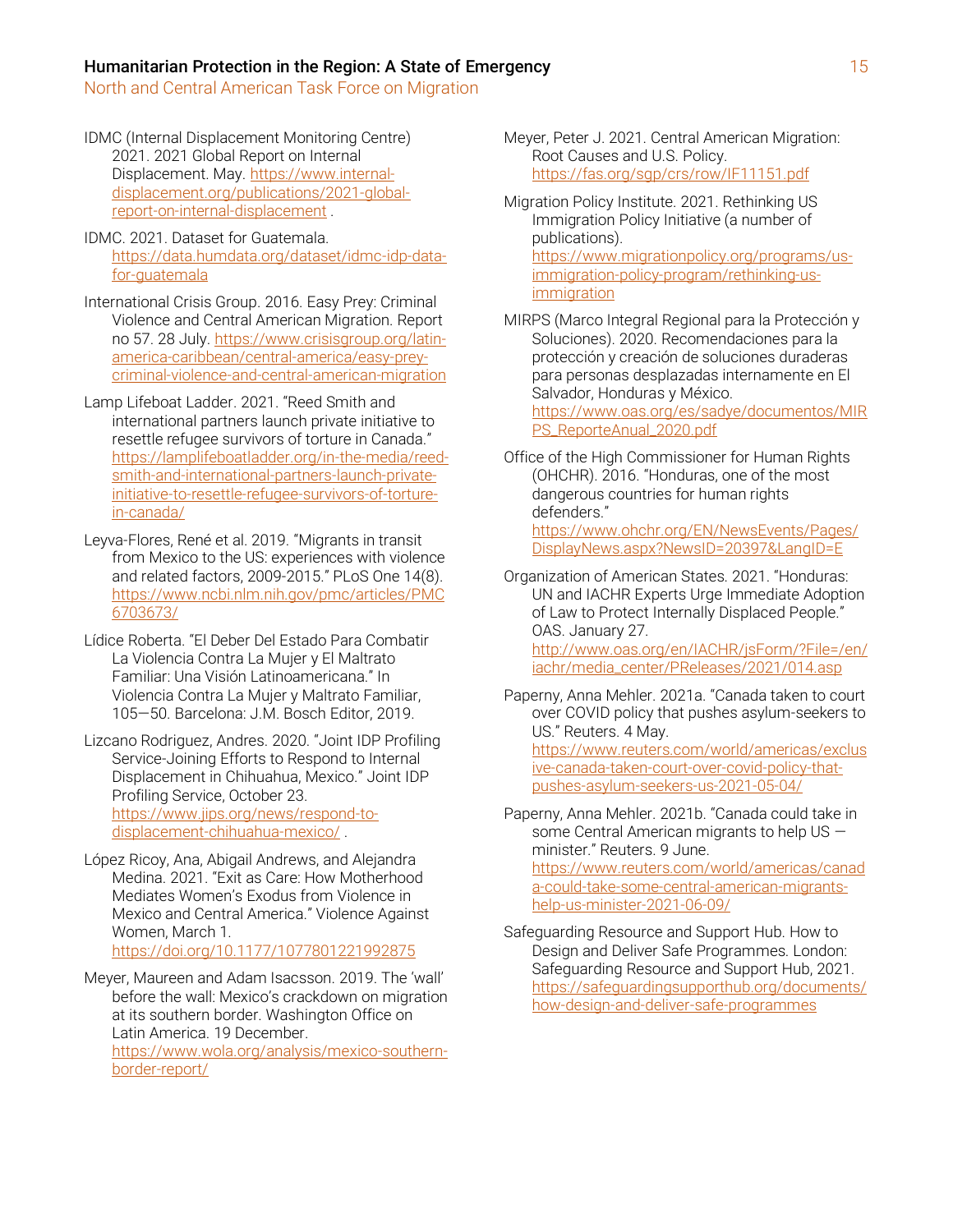- Schacher, Yael. 2021. Addressing the Legacy of Expedited Removal: Border Procedures and Alternatives for Reform. Refugees International. [https://www.refugeesinternational.org/reports/2](https://www.refugeesinternational.org/reports/2021/5/11/addressing-the-legacy-of-expedited-removal-border-procedures-and-alternatives-for-reform) [021/5/11/addressing-the-legacy-of-expedited](https://www.refugeesinternational.org/reports/2021/5/11/addressing-the-legacy-of-expedited-removal-border-procedures-and-alternatives-for-reform)[removal-border-procedures-and-alternatives-for](https://www.refugeesinternational.org/reports/2021/5/11/addressing-the-legacy-of-expedited-removal-border-procedures-and-alternatives-for-reform)[reform](https://www.refugeesinternational.org/reports/2021/5/11/addressing-the-legacy-of-expedited-removal-border-procedures-and-alternatives-for-reform)
- UNHCR. 2015. Women on the Run. [https://www.unhcr.org/en](https://www.unhcr.org/en-us/publications/operations/5630f24c6/women-run.html)[us/publications/operations/5630f24c6/women](https://www.unhcr.org/en-us/publications/operations/5630f24c6/women-run.html)[run.html.](https://www.unhcr.org/en-us/publications/operations/5630f24c6/women-run.html)
- UNHCR. 2018. Red Regional de Espacios Seguros de las Americas: Lecciones Aprendidas y Herramientas. <https://www.acnur.org/5c87fe7e4.pdf> Also available in English: [https://www.acnur.org/publications/pub\\_prot/5c](https://www.acnur.org/publications/pub_prot/5c05b97d4/the-regional-safe-spaces-network-in-the-americas-lessons-learned-and-toolkit.html) [05b97d4/the-regional-safe-spaces-network-in](https://www.acnur.org/publications/pub_prot/5c05b97d4/the-regional-safe-spaces-network-in-the-americas-lessons-learned-and-toolkit.html)[the-americas-lessons-learned-and-toolkit.html](https://www.acnur.org/publications/pub_prot/5c05b97d4/the-regional-safe-spaces-network-in-the-americas-lessons-learned-and-toolkit.html)
- UNHCR. 2020. "UNHCR Welcomes New Law in El Salvador to Help People Internally Displaced by Violence." UNHCR. January 10. [https://www.unhcr.org/en](https://www.unhcr.org/en-us/news/briefing/2020/1/5e183d4b4/unhcr-welcomes-new-law-el-salvador-help-people-internally-displaced-violence.html)[us/news/briefing/2020/1/5e183d4b4/unhcr](https://www.unhcr.org/en-us/news/briefing/2020/1/5e183d4b4/unhcr-welcomes-new-law-el-salvador-help-people-internally-displaced-violence.html)[welcomes-new-law-el-salvador-help-people](https://www.unhcr.org/en-us/news/briefing/2020/1/5e183d4b4/unhcr-welcomes-new-law-el-salvador-help-people-internally-displaced-violence.html)[internally-displaced-violence.html](https://www.unhcr.org/en-us/news/briefing/2020/1/5e183d4b4/unhcr-welcomes-new-law-el-salvador-help-people-internally-displaced-violence.html) .
- UNHCR. 2021. Asylum & Displacement in/from Central America: Brief Overview. [power point] June 8.
- UNHCR. 2021. "Mexico: Relocations for Refugee Integration Top 10,000 Mark." June 8. [https://www.unhcr.org/news/briefing/2021/6/60](https://www.unhcr.org/news/briefing/2021/6/60bf24204/mexico-relocations-refugee-integration-top-10000-mark.html) [bf24204/mexico-relocations-refugee-integration](https://www.unhcr.org/news/briefing/2021/6/60bf24204/mexico-relocations-refugee-integration-top-10000-mark.html)[top-10000-mark.html](https://www.unhcr.org/news/briefing/2021/6/60bf24204/mexico-relocations-refugee-integration-top-10000-mark.html) .
- UNICEF. 2021. "Nine times more migrant children in Mexico over the past three months." UNICEF. 19 April[. https://www.unicef.org/press](https://www.unicef.org/press-releases/nine-times-more-migrant-children-mexico-over-past-three-months-unicef)[releases/nine-times-more-migrant-children](https://www.unicef.org/press-releases/nine-times-more-migrant-children-mexico-over-past-three-months-unicef)[mexico-over-past-three-months-unicef](https://www.unicef.org/press-releases/nine-times-more-migrant-children-mexico-over-past-three-months-unicef)
- UNICEF 2021. "En Guatemala, 49.8 % de los niños guatemaltecos sufren desnutrición crónica." [https://www.unicef.es/noticia/en-guatemala-el-](https://www.unicef.es/noticia/en-guatemala-el-498-de-los-ninos-sufre-desnutricion-cronica-maria-claudia-santizo-oficial)[498-de-los-ninos-sufre-desnutricion-cronica](https://www.unicef.es/noticia/en-guatemala-el-498-de-los-ninos-sufre-desnutricion-cronica-maria-claudia-santizo-oficial)[maria-claudia-santizo-oficial](https://www.unicef.es/noticia/en-guatemala-el-498-de-los-ninos-sufre-desnutricion-cronica-maria-claudia-santizo-oficial)
- United Nations Special Rapporteur on the Human Rights of Migrants. 2021. Informe sobre las formas de hacer frente a los efectos en los derechos humanos de las devolucioes en caliente de migrantes en tierra y en el mar. May 12[. https://reliefweb.int/report/world/informe](https://reliefweb.int/report/world/informe-sobre-las-formas-de-hacer-frente-los-efectos-en-los-derechos-humanos-de-las)[sobre-las-formas-de-hacer-frente-los-efectos-en](https://reliefweb.int/report/world/informe-sobre-las-formas-de-hacer-frente-los-efectos-en-los-derechos-humanos-de-las)[los-derechos-humanos-de-las](https://reliefweb.int/report/world/informe-sobre-las-formas-de-hacer-frente-los-efectos-en-los-derechos-humanos-de-las) Also available in English: [https://reliefweb.int/report/world/report](https://reliefweb.int/report/world/report-means-address-human-rights-impact-pushbacks-migrants-land-and-sea-report-special)[means-address-human-rights-impact-pushbacks](https://reliefweb.int/report/world/report-means-address-human-rights-impact-pushbacks-migrants-land-and-sea-report-special)[migrants-land-and-sea-report-special](https://reliefweb.int/report/world/report-means-address-human-rights-impact-pushbacks-migrants-land-and-sea-report-special)
- Women's Refugee Commission. 2014. Disability Inclusion: Translation Policy into Practice in Humanitarian Action. [https://reliefweb.int/report/world/disability](https://reliefweb.int/report/world/disability-inclusion-translating-policy-practice-humanitarian-action)[inclusion-translating-policy-practice](https://reliefweb.int/report/world/disability-inclusion-translating-policy-practice-humanitarian-action)[humanitarian-action](https://reliefweb.int/report/world/disability-inclusion-translating-policy-practice-humanitarian-action)
- World Bank. 2018. Stopping Crime and Violence in Latin America: A Look at Prevention from Cradle to Adulthood. May 17. [https://www.worldbank.org/en/results/2018/05/](https://www.worldbank.org/en/results/2018/05/17/fin-a-la-violencia-en-america-latina-una-mirada-a-la-prevencion-desde-la-infancia-hasta-la-edad-adulta) [17/fin-a-la-violencia-en-america-latina-una](https://www.worldbank.org/en/results/2018/05/17/fin-a-la-violencia-en-america-latina-una-mirada-a-la-prevencion-desde-la-infancia-hasta-la-edad-adulta)[mirada-a-la-prevencion-desde-la-infancia-hasta](https://www.worldbank.org/en/results/2018/05/17/fin-a-la-violencia-en-america-latina-una-mirada-a-la-prevencion-desde-la-infancia-hasta-la-edad-adulta)[la-edad-adulta](https://www.worldbank.org/en/results/2018/05/17/fin-a-la-violencia-en-america-latina-una-mirada-a-la-prevencion-desde-la-infancia-hasta-la-edad-adulta) .